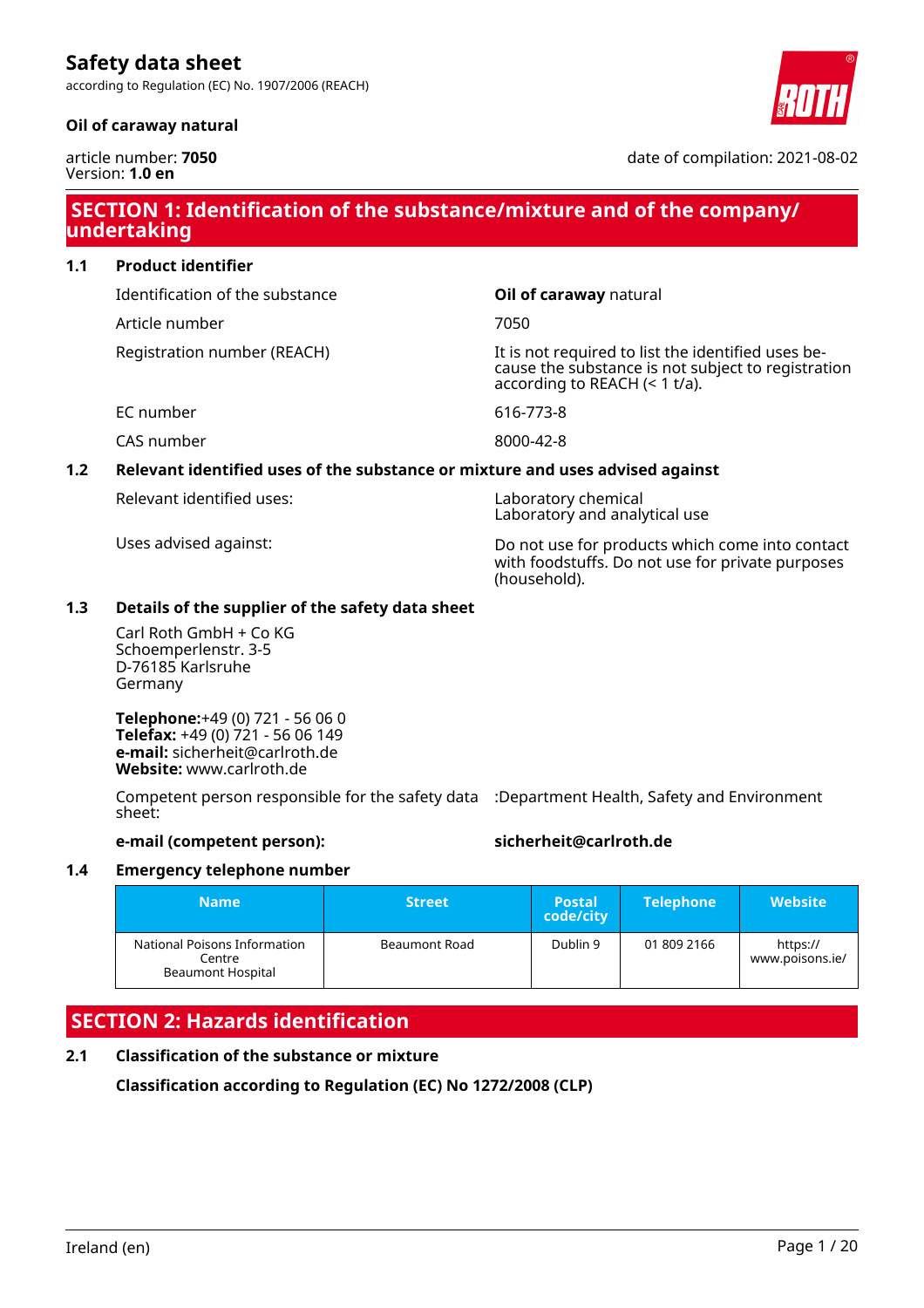according to Regulation (EC) No. 1907/2006 (REACH)



### **Oil of caraway natural**

article number: **7050**

| <b>Section</b>   | <b>Hazard class</b>                                   | Cat-<br>egory  | <b>Hazard class and</b><br>category | <b>Hazard</b><br>statement |
|------------------|-------------------------------------------------------|----------------|-------------------------------------|----------------------------|
| 2.6              | Flammable liquid                                      | 3              | Flam. Lig. 3                        | H <sub>226</sub>           |
| 3.1 <sub>D</sub> | Acute toxicity (dermal)                               | 4              | Acute Tox. 4                        | H312                       |
| 3.2              | Skin corrosion/irritation                             | $\overline{2}$ | Skin Irrit, 2                       | H315                       |
| 3.4S             | Skin sensitisation                                    |                | Skin Sens. 1                        | H317                       |
| 3.10             | Aspiration hazard                                     |                | Asp. Tox. 1                         | H304                       |
| 4.1A             | Hazardous to the aquatic environment - acute hazard   |                | Aquatic Acute 1                     | H400                       |
| 4.1C             | Hazardous to the aquatic environment - chronic hazard |                | <b>Aquatic Chronic 1</b>            | H410                       |

For full text of abbreviations: see SECTION 16

### **The most important adverse physicochemical, human health and environmental effects**

The product is combustible and can be ignited by potential ignition sources. Spillage and fire water can cause pollution of watercourses.

### **2.2 Label elements**

### **Labelling according to Regulation (EC) No 1272/2008 (CLP)**

#### **Signal word Danger**

#### **Pictograms**

GHS02, GHS07, GHS08, GHS09



### **Hazard statements**

| H <sub>226</sub> | Flammable liquid and vapour                          |
|------------------|------------------------------------------------------|
| H <sub>304</sub> | May be fatal if swallowed and enters airways         |
| H312             | Harmful in contact with skin                         |
| H315             | Causes skin irritation                               |
| H317             | May cause an allergic skin reaction                  |
| H410             | Very toxic to aquatic life with long lasting effects |

### **Precautionary statements**

### **Precautionary statements - prevention**

| P210 | Keep away from heat. No smoking  |
|------|----------------------------------|
| P233 | Keep container tightly closed    |
| P273 | Avoid release to the environment |

#### **Precautionary statements - response**

| P301+P310 | IF SWALLOWED: Immediately call a POISON CENTER/doctor |
|-----------|-------------------------------------------------------|
| P302+P352 | IF ON SKIN: Wash with plenty of water                 |
| P331      | Do NOT induce vomiting                                |

**Labelling of packages where the contents do not exceed 125 ml**

Signal word: **Danger**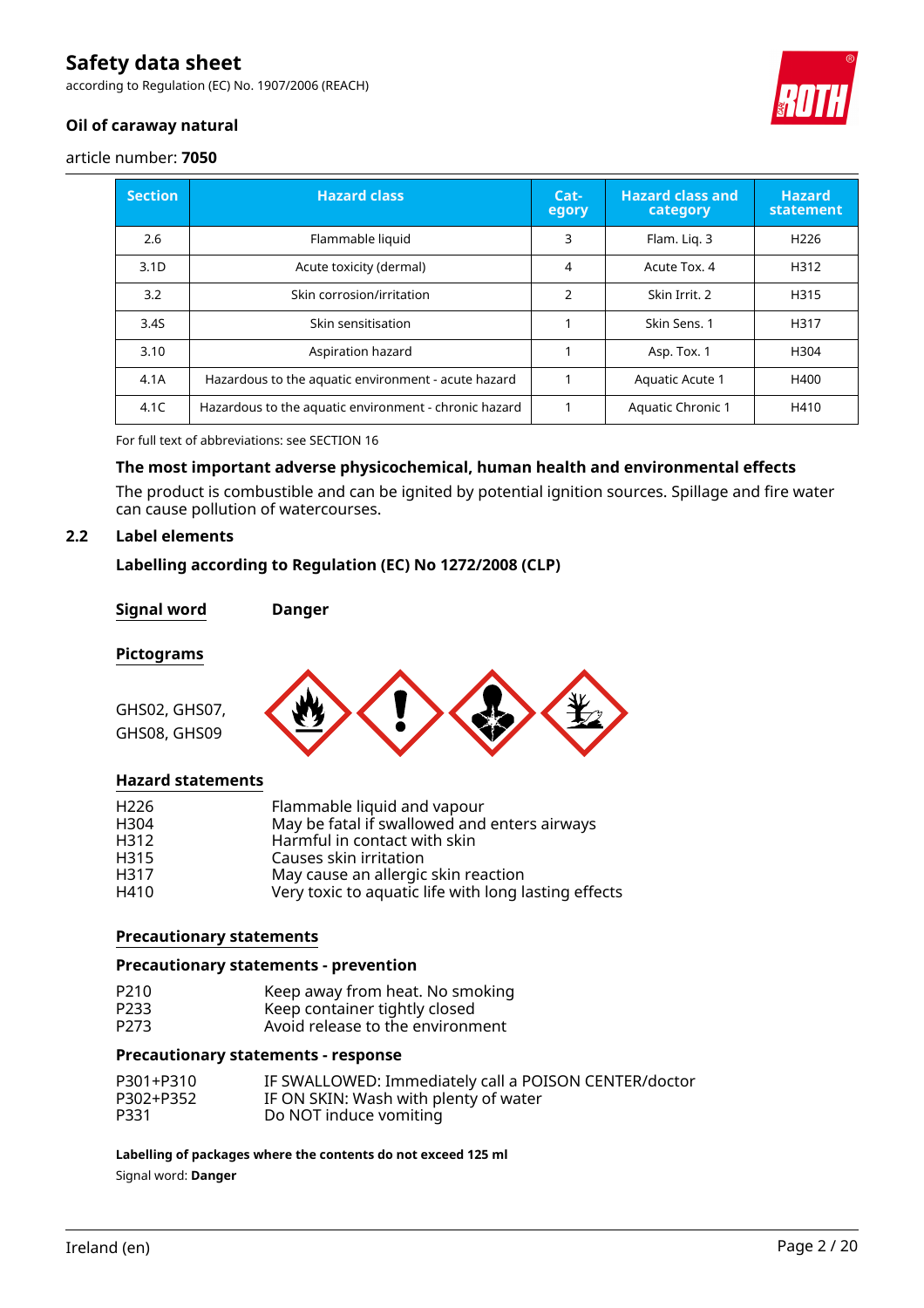according to Regulation (EC) No. 1907/2006 (REACH)

### **Oil of caraway natural**

article number: **7050**



H304 May be fatal if swallowed and enters airways.<br>H317 May cause an allergic skin reaction. May cause an allergic skin reaction. P301+P310 IF SWALLOWED: Immediately call a POISON CENTER/doctor.<br>P302+P352 IF ON SKIN: Wash with plenty of water. P302+P352 IF ON SKIN: Wash with plenty of water.<br>P331 Do NOT induce vomiting. Do NOT induce vomiting.

### **2.3 Other hazards**

### **Results of PBT and vPvB assessment**

According to the results of its assessment, this substance is not a PBT or a vPvB.

### **SECTION 3: Composition/information on ingredients**

### **3.1 Substances**

| Name of substance | Oil of caraway |
|-------------------|----------------|
| CAS No            | 8000-42-8      |
| EC No             | 616-773-8      |

| Impurities and additives, classification acc. to GHS |                                                                       |           |                                                                                                                                                |                   |
|------------------------------------------------------|-----------------------------------------------------------------------|-----------|------------------------------------------------------------------------------------------------------------------------------------------------|-------------------|
| <b>Name of substance</b>                             | <b>Identifier</b>                                                     | Wt%       | <b>Classification acc. to</b><br><b>GHS</b>                                                                                                    | <b>Pictograms</b> |
| (+)-Carvone                                          | CAS No<br>2244-16-8<br>EC No<br>218-827-2<br>Index No<br>606-148-00-8 | $50 - 75$ | Skin Sens. 1 / H317                                                                                                                            |                   |
| D-(+)-Limonene                                       | CAS No<br>5989-27-5<br>EC No<br>227-813-5<br>Index No<br>601-029-00-7 | $25 - 50$ | Flam. Liq. 3 / H226<br>Skin Irrit. 2 / H315<br>Skin Sens. 1 / H317<br>Aquatic Acute 1 / H400<br>Aquatic Chronic 1 / H410                       |                   |
| Myrcene                                              | CAS No<br>123-35-3<br>EC No<br>204-622-5                              | < 1       | Flam. Liq. 3 / H226<br>Skin Irrit. 2 / H315<br>Eye Irrit. 2 / H319<br>Asp. Tox. 1 / H304<br>Aquatic Acute 1 / H400<br>Aquatic Chronic 2 / H411 |                   |

| <b>Substance, Specific Conc. Limits, M-factors, ATE</b> |                  |                  |                       |
|---------------------------------------------------------|------------------|------------------|-----------------------|
| <b>Specific Conc. Limits</b>                            | <b>M-Factors</b> | <b>ATE</b>       | <b>Exposure route</b> |
|                                                         | -                | 1.780 $mg/_{kq}$ | dermal                |

For full text of abbreviations: see SECTION 16

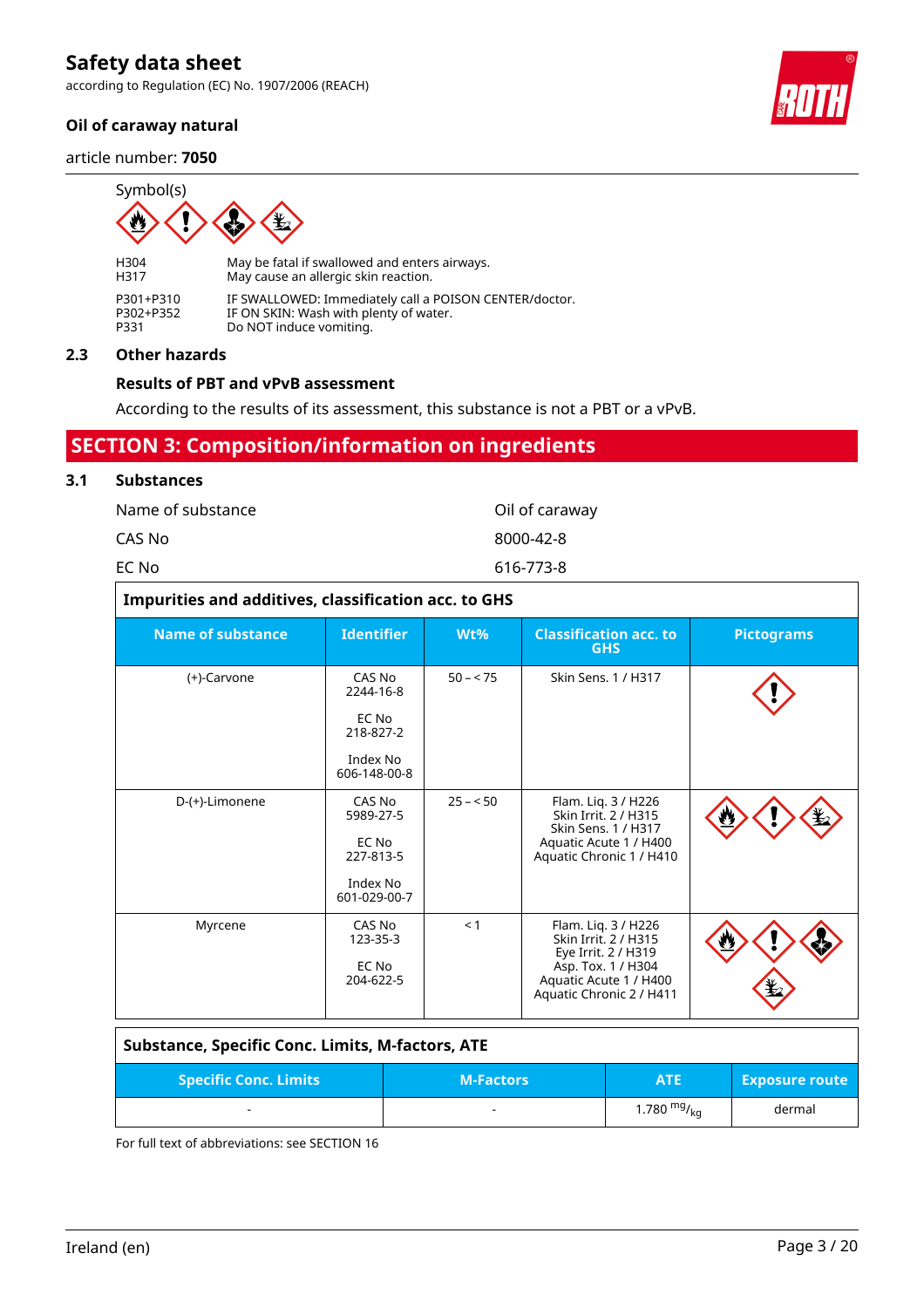according to Regulation (EC) No. 1907/2006 (REACH)

### **Oil of caraway natural**

article number: **7050**

### **SECTION 4: First aid measures**

### **4.1 Description of first aid measures**



### **General notes**

Take off contaminated clothing.

### **Following inhalation**

Provide fresh air. In all cases of doubt, or when symptoms persist, seek medical advice.

### **Following skin contact**

Rinse skin with water/shower. After contact with skin, wash immediately with plenty of water. In case of skin reactions, consult a physician. In case of skin irritation, consult a physician.

### **Following eye contact**

Rinse cautiously with water for several minutes. In all cases of doubt, or when symptoms persist, seek medical advice.

#### **Following ingestion**

Call a physician immediately. Observe aspiration hazard if vomiting occurs.

### **4.2 Most important symptoms and effects, both acute and delayed**

Aspiration hazard, Irritation, Allergic reactions

# **4.3 Indication of any immediate medical attention and special treatment needed**

none

### **SECTION 5: Firefighting measures**

### **5.1 Extinguishing media**



### **Suitable extinguishing media**

co-ordinate firefighting measures to the fire surroundings water spray, dry extinguishing powder, BC-powder, carbon dioxide (CO<sub>2</sub>)

#### **Unsuitable extinguishing media**

water jet

### **5.2 Special hazards arising from the substance or mixture**

Combustible. In case of insufficient ventilation and/or in use, may form flammable/explosive vapourair mixture. Solvent vapours are heavier than air and may spread along floors. Places which are not ventilated, e.g. unventilated below ground level areas such as trenches, conduits and shafts, are particularly prone to the presence of flammable substances or mixtures.

### **Hazardous combustion products**

Carbon monoxide (CO), Carbon dioxide (CO₂)



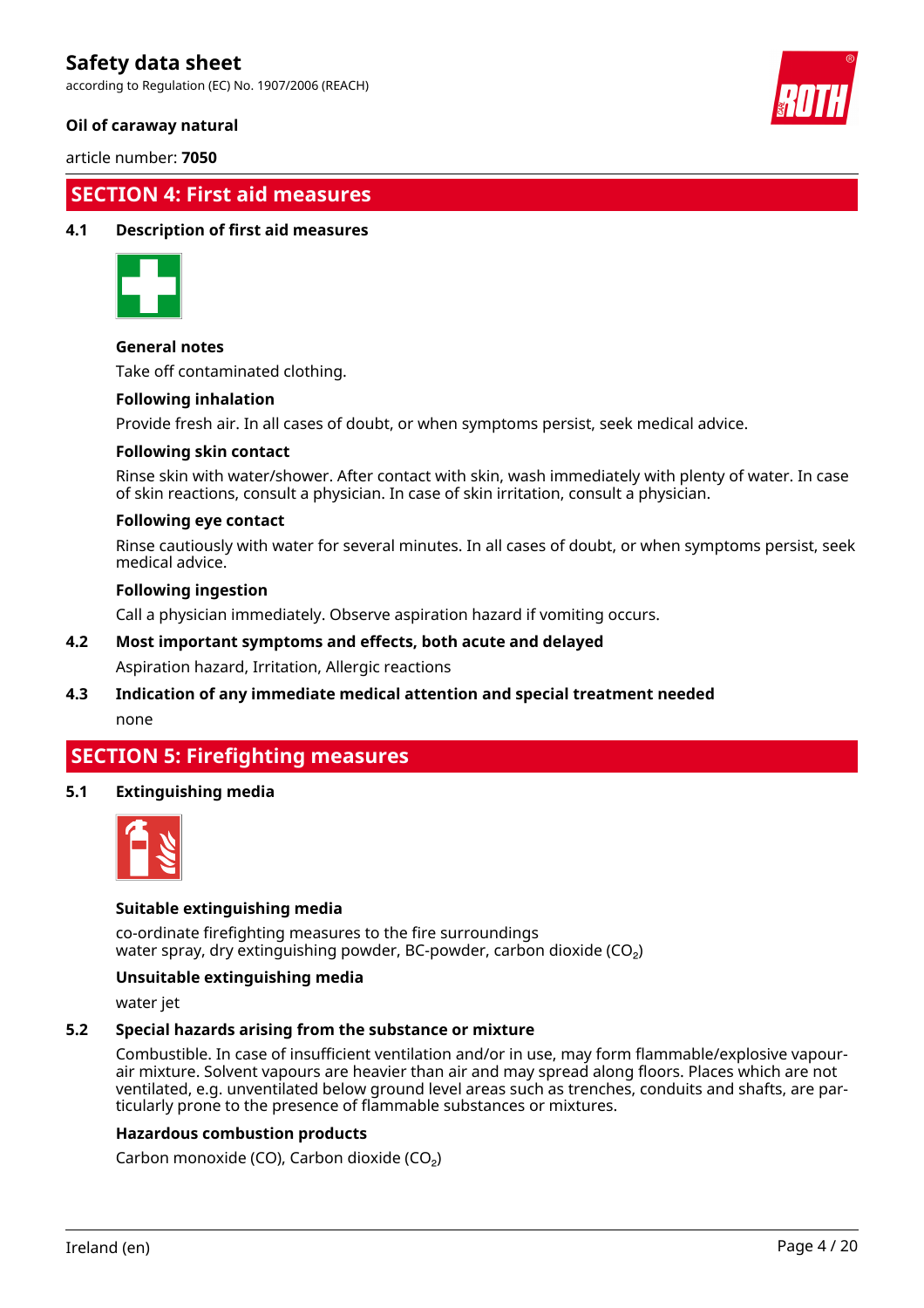according to Regulation (EC) No. 1907/2006 (REACH)

### **Oil of caraway natural**

article number: **7050**

### **5.3 Advice for firefighters**

In case of fire and/or explosion do not breathe fumes. Do not allow firefighting water to enter drains or water courses. Fight fire with normal precautions from a reasonable distance. Wear self-contained breathing apparatus.

### **SECTION 6: Accidental release measures**

### **6.1 Personal precautions, protective equipment and emergency procedures**



#### **For non-emergency personnel**

Do not breathe vapour/spray. Avoid contact with skin and eyes. Avoidance of ignition sources. Provide adequate ventilation.

#### **6.2 Environmental precautions**

Keep away from drains, surface and ground water. Retain contaminated washing water and dispose of it. Danger of explosion.

### **6.3 Methods and material for containment and cleaning up**

### **Advice on how to contain a spill**

Covering of drains.

### **Advice on how to clean up a spill**

Absorb with liquid-binding material (sand, diatomaceous earth, acid- or universal binding agents).

#### **Other information relating to spills and releases**

Place in appropriate containers for disposal. Ventilate affected area.

### **6.4 Reference to other sections**

Hazardous combustion products: see section 5. Personal protective equipment: see section 8. Incompatible materials: see section 10. Disposal considerations: see section 13.

### **SECTION 7: Handling and storage**

#### **7.1 Precautions for safe handling**

Provision of sufficient ventilation. When not in use, keep containers tightly closed.

#### **Measures to prevent fire as well as aerosol and dust generation**



Keep away from sources of ignition - No smoking.

Take precautionary measures against static discharge.

#### **Measures to protect the environment**

Avoid release to the environment.

#### **Advice on general occupational hygiene**

Wash hands before breaks and after work. Keep away from food, drink and animal feedingstuffs. When using do not smoke.

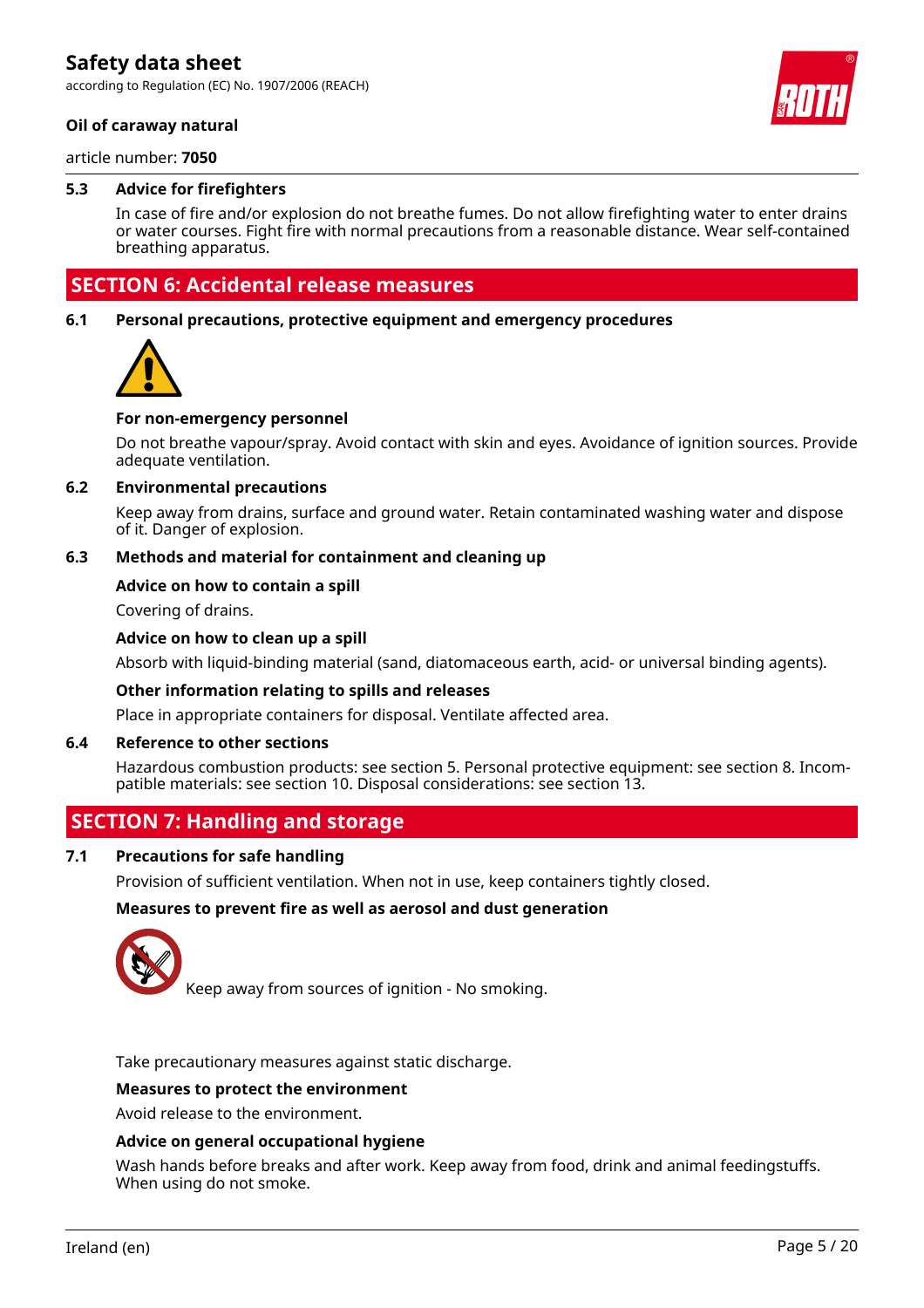according to Regulation (EC) No. 1907/2006 (REACH)

### **Oil of caraway natural**

article number: **7050**



# **7.2 Conditions for safe storage, including any incompatibilities** Store in a well-ventilated place. Keep container tightly closed.

**Incompatible substances or mixtures**

Observe hints for combined storage.

### **Consideration of other advice:**

Keep container tightly closed.

### **Ventilation requirements**

Use local and general ventilation.

### **Specific designs for storage rooms or vessels**

Recommended storage temperature: 15 – 25 °C

### **7.3 Specific end use(s)**

No information available.

# **SECTION 8: Exposure controls/personal protection**

### **8.1 Control parameters**

### **National limit values**

### **Occupational exposure limit values (Workplace Exposure Limits)**

Data are not available.

| <b>Relevant DNELs of components of the mixture</b> |               |               |                               |                                                 |                   |                               |
|----------------------------------------------------|---------------|---------------|-------------------------------|-------------------------------------------------|-------------------|-------------------------------|
| Name of sub-<br>stance                             | <b>CAS No</b> | End-<br>point | <b>Threshol</b><br>d level    | <b>Protection</b><br>goal, route of<br>exposure | <b>Used in</b>    | <b>Exposure time</b>          |
| (+)-Carvone                                        | 2244-16-8     | <b>DNEL</b>   | 47.500 mg/<br>m <sup>3</sup>  | human, inhalat-<br>ory                          | worker (industry) | chronic - systemic<br>effects |
| (+)-Carvone                                        | 2244-16-8     | DNEL          | 12 mg/kg<br>bw/day            | human, dermal                                   | worker (industry) | chronic - systemic<br>effects |
| D-(+)-Limonene                                     | 5989-27-5     | <b>DNEL</b>   | 66,7 mg/<br>m <sup>3</sup>    | human, inhalat-<br>ory                          | worker (industry) | chronic - systemic<br>effects |
| D-(+)-Limonene                                     | 5989-27-5     | DNEL          | $9,5 \text{ mg/kg}$<br>bw/day | human, dermal                                   | worker (industry) | chronic - systemic<br>effects |

### **Relevant PNECs of components of the mixture**

| Name of sub-<br>stance | <b>CAS No</b> | End-<br>point | <b>Threshol</b><br>'d level | <b>Organism</b>        | <b>Environmental</b><br>compartment | <b>Exposure time</b>            |
|------------------------|---------------|---------------|-----------------------------|------------------------|-------------------------------------|---------------------------------|
| (+)-Carvone            | 2244-16-8     | <b>PNEC</b>   | 50 $\mu$ g/ <sub>1</sub>    | aquatic organ-<br>isms | freshwater                          | short-term (single<br>instance) |
| (+)-Carvone            | 2244-16-8     | <b>PNEC</b>   | $5 \frac{\mu g}{\mu}$       | aquatic organ-<br>isms | marine water                        | short-term (single<br>instance) |
| (+)-Carvone            | 2244-16-8     | <b>PNEC</b>   | $20.2 \frac{mg}{l}$         | aquatic organ-<br>isms | sewage treatment<br>plant (STP)     | short-term (single<br>instance) |
| (+)-Carvone            | 2244-16-8     | <b>PNEC</b>   | $0,861 \text{ mg}$<br>kq    | aquatic organ-<br>isms | freshwater sedi-<br>ment            | short-term (single<br>instance) |
| (+)-Carvone            | 2244-16-8     | <b>PNEC</b>   | 86,1 $\mu$ g/ <sub>ka</sub> | aquatic organ-<br>isms | marine sediment                     | short-term (single<br>instance) |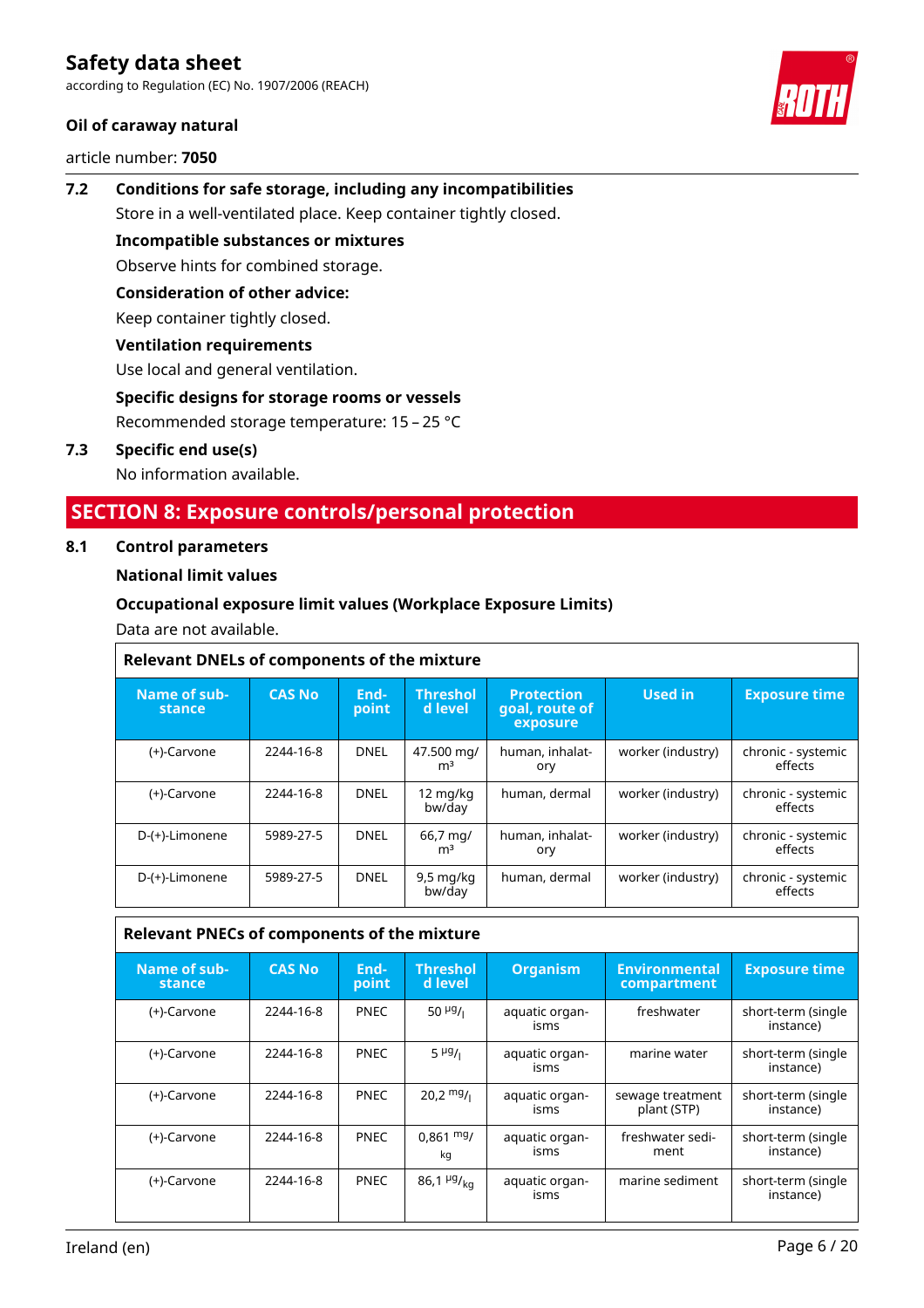according to Regulation (EC) No. 1907/2006 (REACH)

### **Oil of caraway natural**

article number: **7050**

| <b>Relevant PNECs of components of the mixture</b> |               |               |                                       |                            |                                     |                                 |
|----------------------------------------------------|---------------|---------------|---------------------------------------|----------------------------|-------------------------------------|---------------------------------|
| Name of sub-<br>stance                             | <b>CAS No</b> | End-<br>point | <b>Threshol</b><br>d level            | <b>Organism</b>            | <b>Environmental</b><br>compartment | <b>Exposure time</b>            |
| (+)-Carvone                                        | 2244-16-8     | <b>PNEC</b>   | $0,143 \text{ mg}$<br>kq              | terrestrial organ-<br>isms | soil                                | short-term (single<br>instance) |
| D-(+)-Limonene                                     | 5989-27-5     | <b>PNEC</b>   | $14 \frac{\mu g}{\mu}$                | aquatic organ-<br>isms     | freshwater                          | short-term (single<br>instance) |
| D-(+)-Limonene                                     | 5989-27-5     | <b>PNEC</b>   | 1,4 $\mu$ <sup>g</sup> / <sub>1</sub> | aquatic organ-<br>isms     | marine water                        | short-term (single<br>instance) |
| D-(+)-Limonene                                     | 5989-27-5     | <b>PNEC</b>   | $1.8 \frac{mg}{l}$                    | aquatic organ-<br>isms     | sewage treatment<br>plant (STP)     | short-term (single<br>instance) |
| D-(+)-Limonene                                     | 5989-27-5     | <b>PNEC</b>   | 3,85 $mg/kq$                          | aquatic organ-<br>isms     | freshwater sedi-<br>ment            | short-term (single<br>instance) |
| D-(+)-Limonene                                     | 5989-27-5     | <b>PNEC</b>   | $0,385 \text{ mg}$<br>kg              | aquatic organ-<br>isms     | marine sediment                     | short-term (single<br>instance) |
| D-(+)-Limonene                                     | 5989-27-5     | <b>PNEC</b>   | $0.763$ mg/<br>kg                     | terrestrial organ-<br>isms | soil                                | short-term (single<br>instance) |

### **8.2 Exposure controls**

### **Individual protection measures (personal protective equipment)**

### **Eye/face protection**



Use safety goggle with side protection.

### **Skin protection**



### **• hand protection**

Wear suitable gloves. Chemical protection gloves are suitable, which are tested according to EN 374. For special purposes, it is recommended to check the resistance to chemicals of the protective gloves mentioned above together with the supplier of these gloves. The times are approximate values from measurements at 22 ° C and permanent contact. Increased temperatures due to heated substances, body heat etc. and a reduction of the effective layer thickness by stretching can lead to a considerable reduction of the breakthrough time. If in doubt, contact manufacturer. At an approx. 1.5 times larger / smaller layer thickness, the respective breakthrough time is doubled / halved. The data apply only to the pure substance. When transferred to substance mixtures, they may only be considered as a guide.

### **• type of material**

NBR (Nitrile rubber)

#### **• material thickness**

0,4 mm

**• breakthrough times of the glove material**

>480 minutes (permeation: level 6)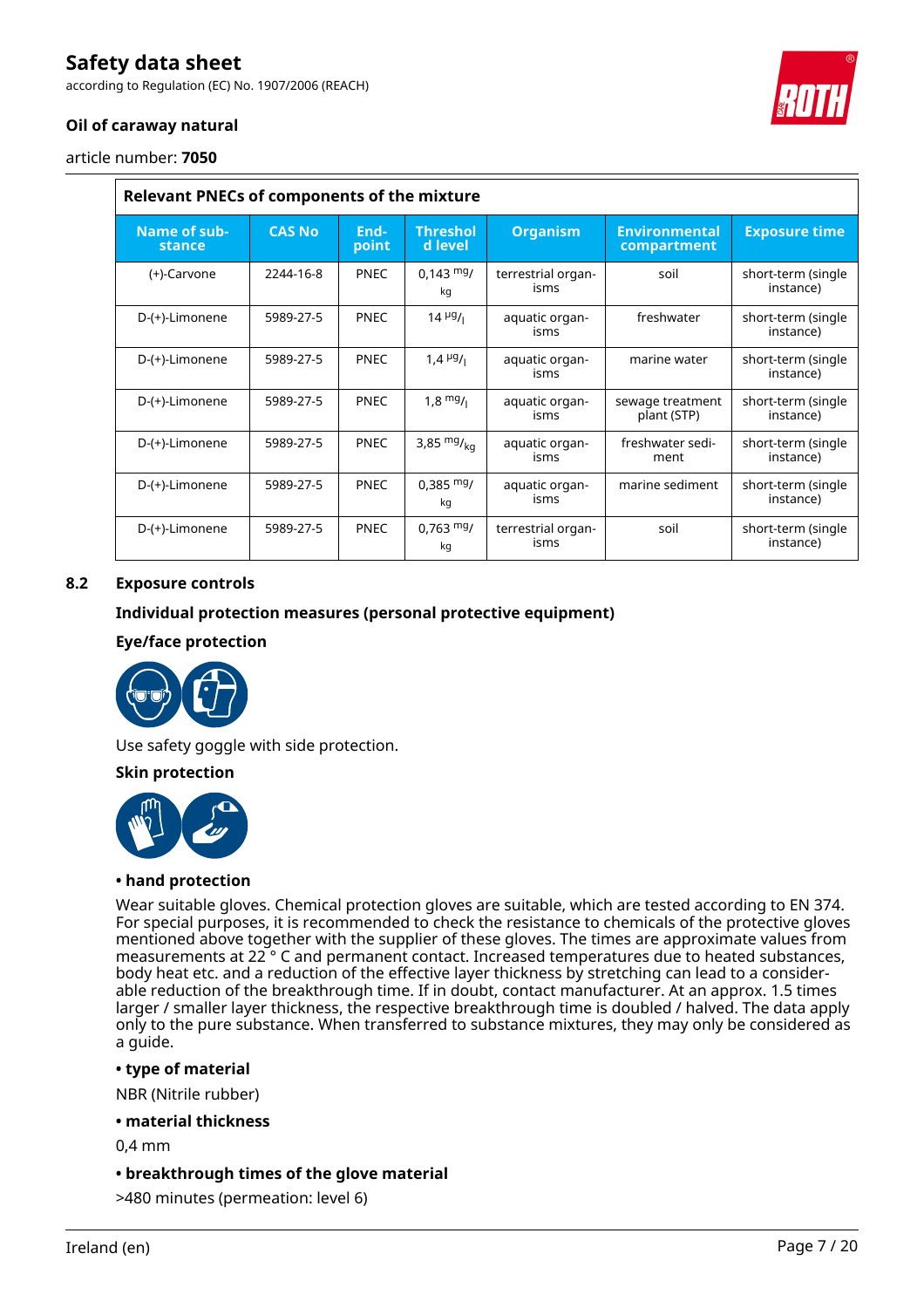according to Regulation (EC) No. 1907/2006 (REACH)

### **Oil of caraway natural**

article number: **7050**

### **• other protection measures**

Take recovery periods for skin regeneration. Preventive skin protection (barrier creams/ointments) is recommended.

### **Respiratory protection**



Respiratory protection necessary at: Aerosol or mist formation.

### **Environmental exposure controls**

Keep away from drains, surface and ground water.

### **SECTION 9: Physical and chemical properties**

### **9.1 Information on basic physical and chemical properties**

| Physical state                                              | liquid                                           |
|-------------------------------------------------------------|--------------------------------------------------|
| Colour                                                      | light yellow                                     |
| Odour                                                       | characteristic                                   |
| Melting point/freezing point                                | not determined                                   |
| Boiling point or initial boiling point and boiling<br>range | not determined                                   |
| Flammability                                                | flammable liquid in accordance with GHS criteria |
| Lower and upper explosion limit                             | not determined                                   |
| Flash point                                                 | 60 °C                                            |
| Auto-ignition temperature                                   | not determined                                   |
| Decomposition temperature                                   | not relevant                                     |
| pH (value)                                                  | not determined                                   |
| Kinematic viscosity                                         | not determined                                   |
| Solubility(ies)                                             |                                                  |
|                                                             |                                                  |
|                                                             |                                                  |
| Water solubility                                            | not determined                                   |
| Partition coefficient                                       |                                                  |
| Partition coefficient n-octanol/water (log value):          | this information is not available                |
|                                                             |                                                  |
| Vapour pressure                                             | not determined                                   |
|                                                             |                                                  |
| Density                                                     | 0,91 $9/_{cm^3}$ at 20 °C                        |
| Relative vapour density                                     | information on this property is not available    |
|                                                             |                                                  |
| Particle characteristics                                    | not relevant (liquid)                            |

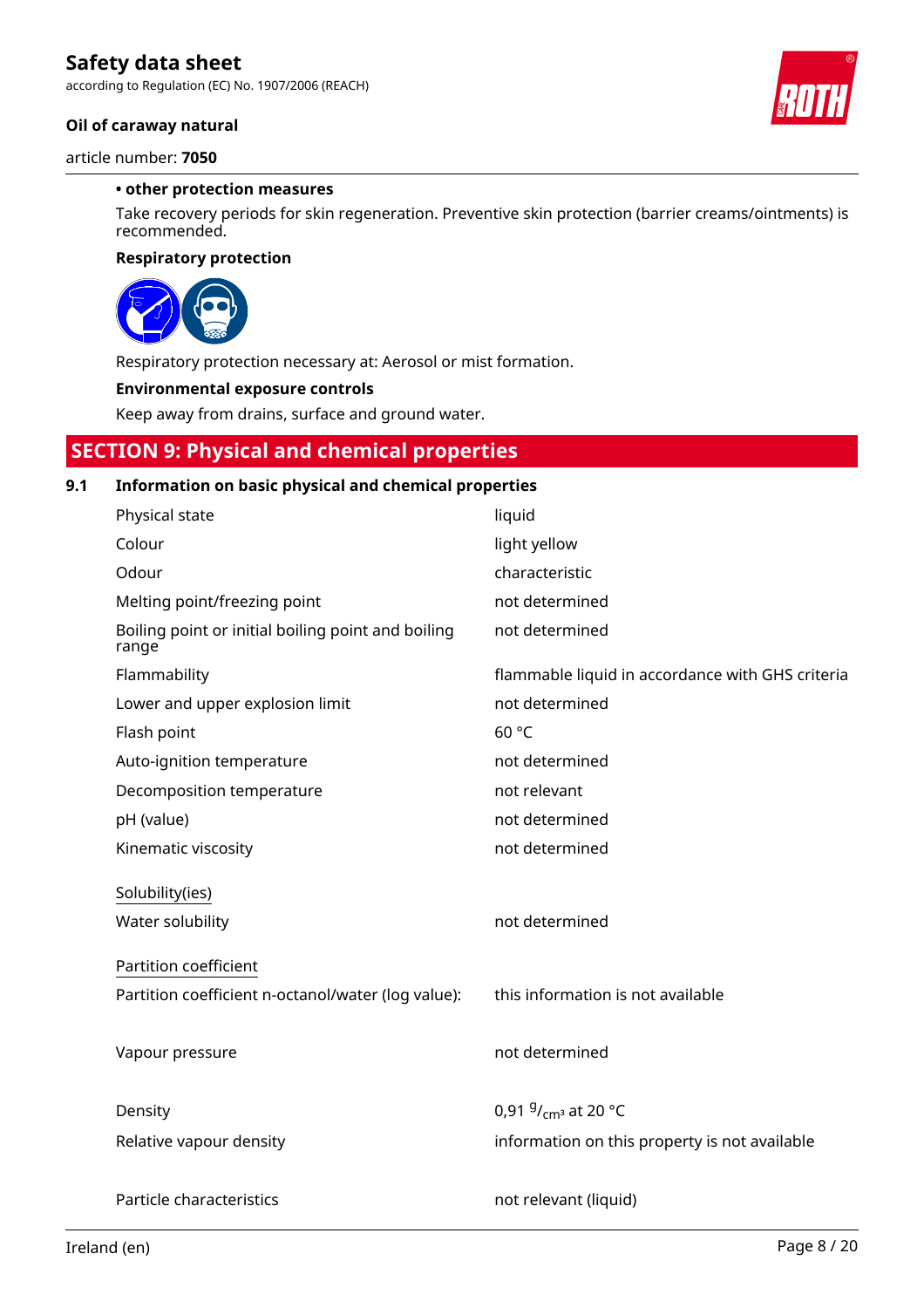according to Regulation (EC) No. 1907/2006 (REACH)

### **Oil of caraway natural**

article number: **7050**



|     | Other safety parameters                                |                                     |
|-----|--------------------------------------------------------|-------------------------------------|
|     | Oxidising properties                                   | none                                |
| 9.2 | <b>Other information</b>                               |                                     |
|     | Information with regard to physical hazard<br>classes: | There is no additional information. |
|     | Other safety characteristics:                          |                                     |
|     | Refractive index                                       | 1.484 – 1.49                        |
|     |                                                        |                                     |

# **SECTION 10: Stability and reactivity**

### **10.1 Reactivity**

It's a reactive substance. Risk of ignition.

### **If heated**

Risk of ignition. Vapours may form explosive mixtures with air.

### **10.2 Chemical stability**

The material is stable under normal ambient and anticipated storage and handling conditions of temperature and pressure.

### **10.3 Possibility of hazardous reactions**

**Violent reaction with:** strong oxidiser

### **10.4 Conditions to avoid**

Keep away from heat, hot surfaces, sparks, open flames and other ignition sources. No smoking.

### **10.5 Incompatible materials**

There is no additional information.

### **10.6 Hazardous decomposition products**

Hazardous combustion products: see section 5.

### **SECTION 11: Toxicological information**

### **11.1 Information on hazard classes as defined in Regulation (EC) No 1272/2008**

**Classification according to GHS (1272/2008/EC, CLP)**

### **Acute toxicity**

Harmful in contact with skin.

| <b>Acute toxicity</b> |
|-----------------------|
|                       |

| <b>Exposure route</b> | <b>Endpoint</b> | Value'                 | <b>Species</b> | <b>Method</b> | <b>Source</b> |
|-----------------------|-----------------|------------------------|----------------|---------------|---------------|
| dermal                | LD50            | 1.780 $mgr{_{\rm kq}}$ | rabbit         |               |               |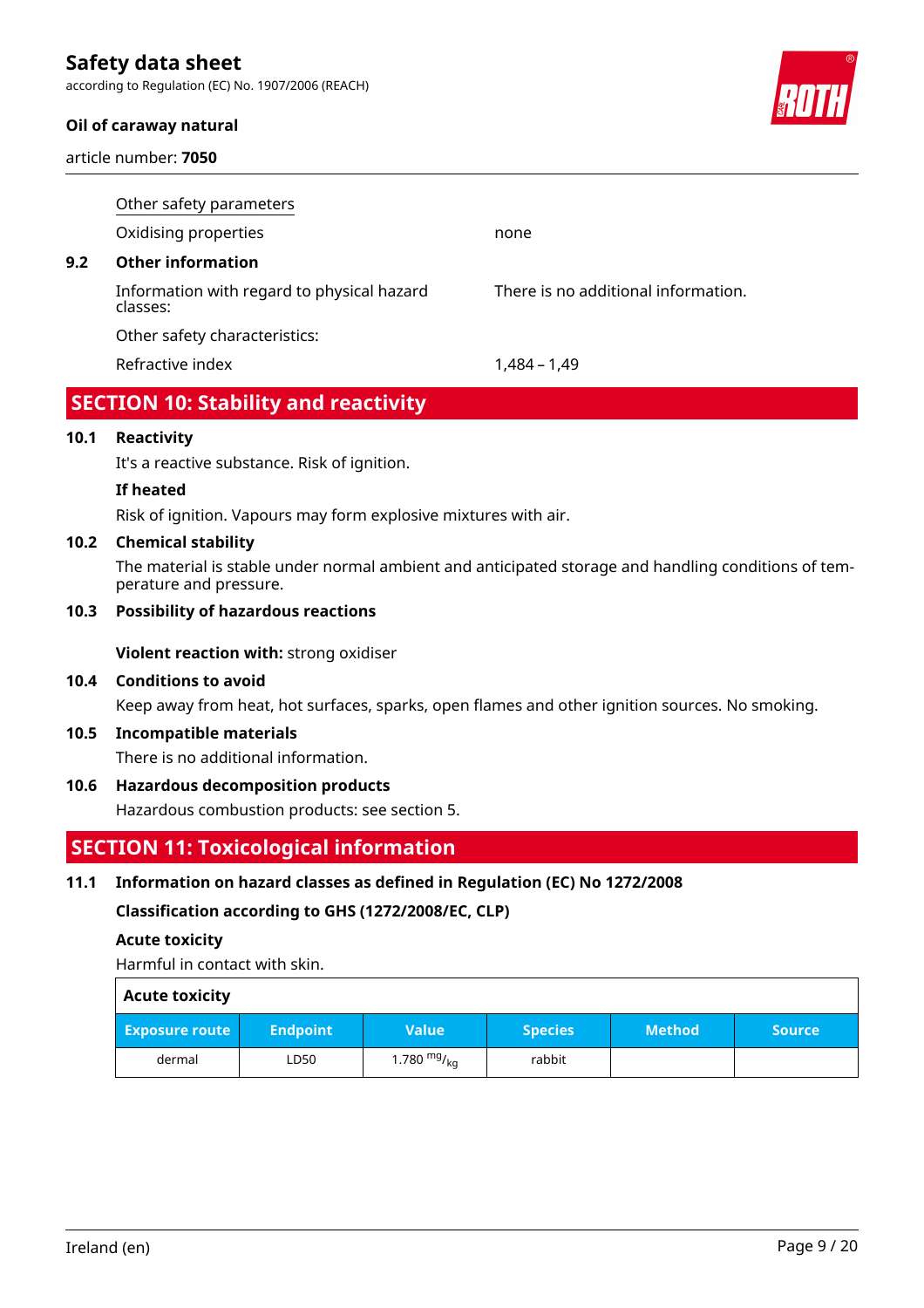according to Regulation (EC) No. 1907/2006 (REACH)



### **Oil of caraway natural**

article number: **7050**

| Acute toxicity of components of the mixture |               |                          |                 |                            |                |
|---------------------------------------------|---------------|--------------------------|-----------------|----------------------------|----------------|
| Name of substance                           | <b>CAS No</b> | <b>Exposure</b><br>route | <b>Endpoint</b> | <b>Value</b>               | <b>Species</b> |
| (+)-Carvone                                 | 2244-16-8     | oral                     | LD50            | 3.561 $mg/_{kq}$           | rat            |
| (+)-Carvone                                 | 2244-16-8     | dermal                   | LD50            | 3.840 $mg/_{ka}$           | rabbit         |
| D-(+)-Limonene                              | 5989-27-5     | oral                     | LD50            | $>2.000 \frac{mg}{kg}$     | rat            |
| Myrcene                                     | 123-35-3      | oral                     | LD50            | $>3.380$ mg/ <sub>kg</sub> | mouse          |
| Myrcene                                     | 123-35-3      | dermal                   | LD50            | $>5.000 \frac{mg}{kg}$     | rabbit         |

### **Skin corrosion/irritation**

Causes skin irritation.

### **Serious eye damage/eye irritation**

Shall not be classified as seriously damaging to the eye or eye irritant.

### **Respiratory or skin sensitisation**

May cause an allergic skin reaction.

### **Germ cell mutagenicity**

Shall not be classified as germ cell mutagenic.

### **Carcinogenicity**

Shall not be classified as carcinogenic.

### **Reproductive toxicity**

Shall not be classified as a reproductive toxicant.

### **Specific target organ toxicity - single exposure**

Shall not be classified as a specific target organ toxicant (single exposure).

### **Specific target organ toxicity - repeated exposure**

Shall not be classified as a specific target organ toxicant (repeated exposure).

#### **Aspiration hazard**

May be fatal if swallowed and enters airways.

### **Symptoms related to the physical, chemical and toxicological characteristics**

### **• If swallowed**

aspiration hazard

### **• If in eyes**

Data are not available.

### **• If inhaled**

Data are not available.

### **• If on skin**

causes skin irritation, May produce an allergic reaction, pruritis, localised redness

### **• Other information**

none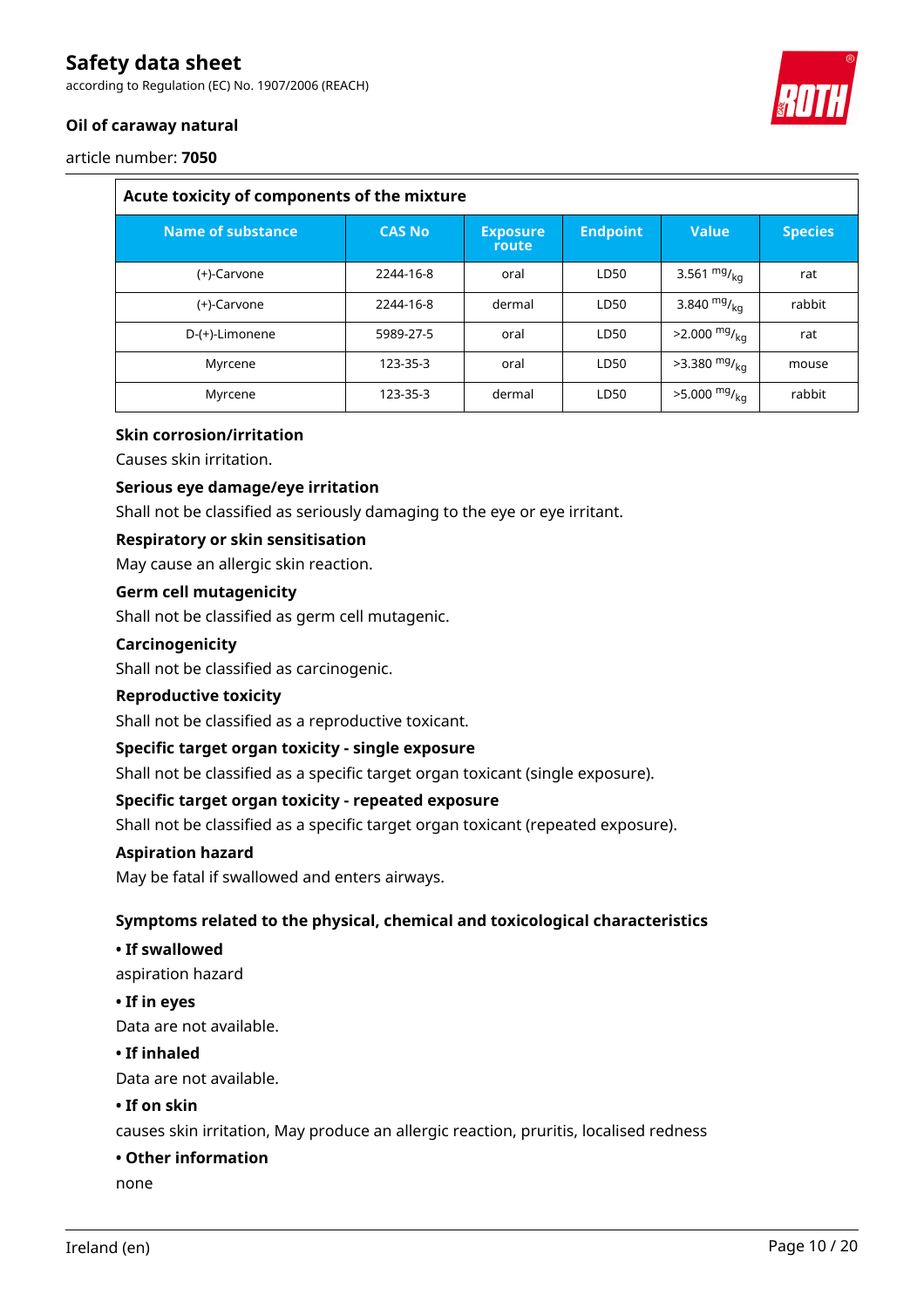according to Regulation (EC) No. 1907/2006 (REACH)

### **Oil of caraway natural**

article number: **7050**

# **11.2 Endocrine disrupting properties**

Not listed.

# **11.3 Information on other hazards**

There is no additional information.

# **SECTION 12: Ecological information**

### **12.1 Toxicity**

Very toxic to aquatic life with long lasting effects.

| <b>Aquatic toxicity (acute)</b> |                    |                |               |                         |  |
|---------------------------------|--------------------|----------------|---------------|-------------------------|--|
| <b>Endpoint</b>                 | Value              | <b>Species</b> | <b>Source</b> | <b>Exposure</b><br>time |  |
| <b>LC50</b>                     | $0,5 \frac{mg}{l}$ | fish           |               | 96 h                    |  |
|                                 |                    |                |               |                         |  |

| Aquatic toxicity (acute) of components of the mixture |               |                   |                      |                       |                         |  |
|-------------------------------------------------------|---------------|-------------------|----------------------|-----------------------|-------------------------|--|
| Name of sub-<br><b>stance</b>                         | <b>CAS No</b> | <b>Endpoint</b>   | <b>Value</b>         | <b>Species</b>        | <b>Exposure</b><br>time |  |
| (+)-Carvone                                           | 2244-16-8     | <b>LC50</b>       | 50 $mg/1$            | fish                  | 96 h                    |  |
| D-(+)-Limonene                                        | 5989-27-5     | <b>LC50</b>       | $0,46 \frac{mg}{l}$  | fish                  | 96 h                    |  |
| D-(+)-Limonene                                        | 5989-27-5     | <b>EC50</b>       | $0,307 \text{ mg}$ / | aquatic invertebrates | 48 h                    |  |
| D-(+)-Limonene                                        | 5989-27-5     | ErC <sub>50</sub> | $0,32 \frac{mg}{l}$  | algae                 | 72 h                    |  |
| Myrcene                                               | 123-35-3      | <b>EC50</b>       | $1,47 \frac{mg}{l}$  | aquatic invertebrates | 48 h                    |  |
| Myrcene                                               | 123-35-3      | <b>EC50</b>       | $0.31 \frac{mg}{l}$  | algae                 | 72 h                    |  |
| Myrcene                                               | 123-35-3      | ErC <sub>50</sub> | $0,342 \frac{mg}{l}$ | algae                 | 72 h                    |  |

### **Aquatic toxicity (chronic) of components of the mixture**

| Name of sub-<br>stance | <b>CAS No</b> | <b>Endpoint</b> | <b>Value</b>         | <b>Species</b>        | <b>Exposure</b><br>time |
|------------------------|---------------|-----------------|----------------------|-----------------------|-------------------------|
| D-(+)-Limonene         | 5989-27-5     | EC50            | $<$ 0,67 mg/         | fish                  | 8 d                     |
| D-(+)-Limonene         | 5989-27-5     | EC50            | 188 <sup>µg</sup> /ı | aquatic invertebrates | 21 <sub>d</sub>         |

### **Biodegradation**

Data are not available.

### **12.2 Process of degradability**

|                      | Degradability of components of the mixture |                              |                       |             |               |        |
|----------------------|--------------------------------------------|------------------------------|-----------------------|-------------|---------------|--------|
| Name of<br>substance | <b>CAS No</b>                              | <b>Process</b>               | Degrada-<br>tion rate | <b>Time</b> | <b>Method</b> | Source |
| D-(+)-Limonene       | 5989-27-5                                  | carbon dioxide<br>generation | 58.8%                 | 14d         |               | ECHA   |
| D-(+)-Limonene       | 5989-27-5                                  | oxygen deple-<br>tion        | 80 %                  | 28 d        |               | ECHA   |

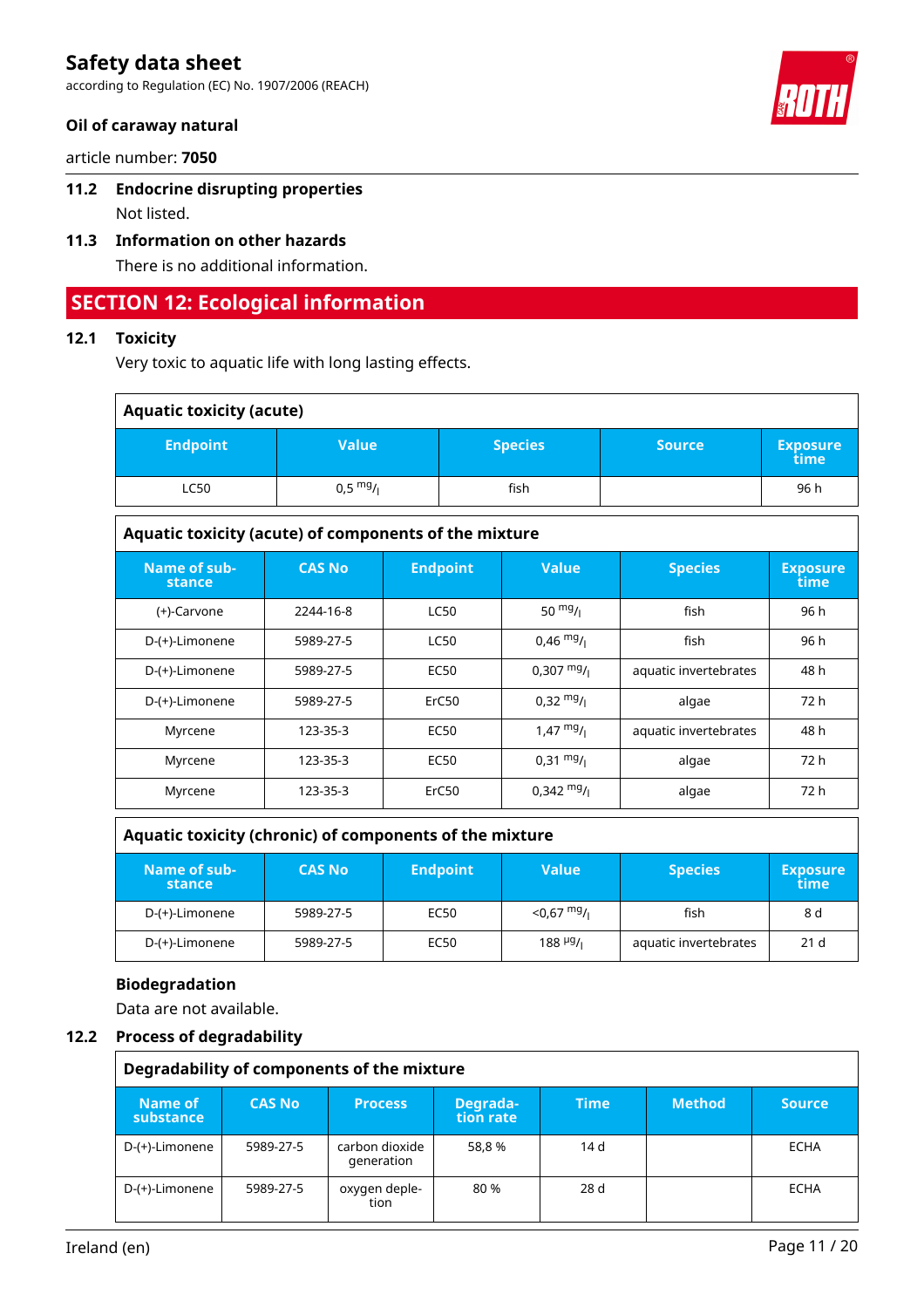according to Regulation (EC) No. 1907/2006 (REACH)

### **Oil of caraway natural**



article number: **7050**

| Degradability of components of the mixture |               |                       |                       |        |               |               |
|--------------------------------------------|---------------|-----------------------|-----------------------|--------|---------------|---------------|
| Name of<br>substance                       | <b>CAS No</b> | <b>Process</b>        | Degrada-<br>tion rate | \Time! | <b>Method</b> | <b>Source</b> |
| Myrcene                                    | 123-35-3      | oxygen deple-<br>tion | 76 %                  | 28 d   |               | <b>ECHA</b>   |

### **12.3 Bioaccumulative potential**

Data are not available.

| Bioaccumulative potential of components of the mixture |               |            |                                    |                 |
|--------------------------------------------------------|---------------|------------|------------------------------------|-----------------|
| Name of substance                                      | <b>CAS No</b> | <b>BCF</b> | Log KOW                            | <b>BOD5/COD</b> |
| (+)-Carvone                                            | 2244-16-8     |            | 3,07 (25 °C)                       |                 |
| D-(+)-Limonene                                         | 5989-27-5     |            | 4,38 (pH value: 7,2, 37 °C)        |                 |
| Myrcene                                                | 123-35-3      |            | 4,82 (pH value: $\sim$ 6,5, 30 °C) |                 |

### **12.4 Mobility in soil**

Data are not available.

**12.5 Results of PBT and vPvB assessment**

Data are not available.

- **12.6 Endocrine disrupting properties** Not listed.
- **12.7 Other adverse effects** Data are not available.

# **SECTION 13: Disposal considerations**

### **13.1 Waste treatment methods**



This material and its container must be disposed of as hazardous waste. Dispose of contents/container in accordance with local/regional/national/international regulations.

### **Sewage disposal-relevant information**

Do not empty into drains. Avoid release to the environment. Refer to special instructions/safety data sheets.

### **Waste treatment of containers/packagings**

It is a dangerous waste; only packagings which are approved (e.g. acc. to ADR) may be used.

#### **13.2 Relevant provisions relating to waste**

The allocation of waste identity numbers/waste descriptions must be carried out according to the EEC, specific to the industry and process. Waste catalogue ordinance (Germany).

#### **13.3 Remarks**

Waste shall be separated into the categories that can be handled separately by the local or national waste management facilities. Please consider the relevant national or regional provisions.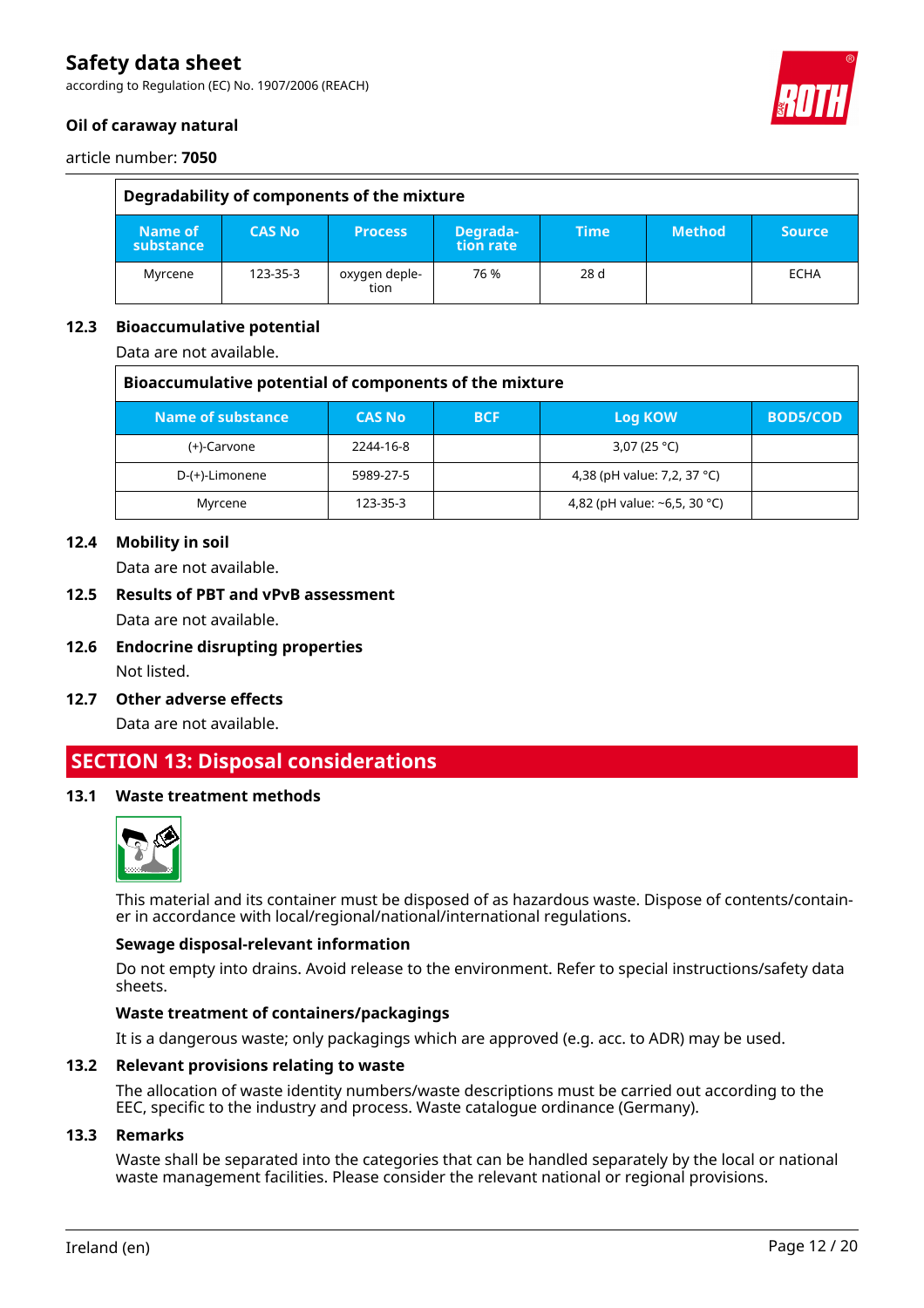according to Regulation (EC) No. 1907/2006 (REACH)

 **SECTION 14: Transport information**

### **Oil of caraway natural**

article number: **7050**



|      | <u>section in mansportmonaudion</u>                                          |                                                          |
|------|------------------------------------------------------------------------------|----------------------------------------------------------|
| 14.1 | <b>UN number or ID number</b>                                                |                                                          |
|      | ADR/RID/ADN                                                                  | <b>UN 3082</b>                                           |
|      | IMDG-Code                                                                    | <b>UN 3082</b>                                           |
|      | ICAO-TI                                                                      | <b>UN 3082</b>                                           |
| 14.2 | UN proper shipping name                                                      |                                                          |
|      | ADR/RID/ADN                                                                  | ENVIRONMENTALLY HAZARDOUS SUBSTANCE, LI-<br>QUID, N.O.S. |
|      | IMDG-Code                                                                    | ENVIRONMENTALLY HAZARDOUS SUBSTANCE, LI-<br>QUID, N.O.S. |
|      | ICAO-TI                                                                      | Environmentally hazardous substance, liquid,<br>n.o.s.   |
|      | <b>Technical name</b>                                                        | Oil of caraway                                           |
| 14.3 | <b>Transport hazard class(es)</b>                                            |                                                          |
|      | ADR/RID/ADN                                                                  | 9                                                        |
|      | IMDG-Code                                                                    | 9                                                        |
|      | ICAO-TI                                                                      | 9                                                        |
| 14.4 | Packing group                                                                |                                                          |
|      | ADR/RID/ADN                                                                  | III                                                      |
|      | IMDG-Code                                                                    | III                                                      |
|      | ICAO-TI                                                                      | III                                                      |
| 14.5 | <b>Environmental hazards</b>                                                 | hazardous to the aquatic environment                     |
| 14.6 | <b>Special precautions for user</b>                                          |                                                          |
|      | Provisions for dangerous goods (ADR) should be complied within the premises. |                                                          |
| 14.7 | Maritime transport in bulk according to IMO instruments                      |                                                          |
|      | The cargo is not intended to be carried in bulk.                             |                                                          |
|      |                                                                              |                                                          |

**14.8 Information for each of the UN Model Regulations**

**Transport of dangerous goods by road, rail and inland waterway (ADR/RID/ADN) - Additional information**

Proper shipping name ENVIRONMENTALLY HAZARDOUS SUBSTANCE, LI-QUID, N.O.S. Particulars in the transport document UN3082, ENVIRONMENTALLY HAZARDOUS SUB-STANCE, LIQUID, N.O.S., (Oil of caraway), 9, III, (-) Classification code M6 Danger label(s) 8, "Fish and tree"

Environmental hazards yes (hazardous to the aquatic environment)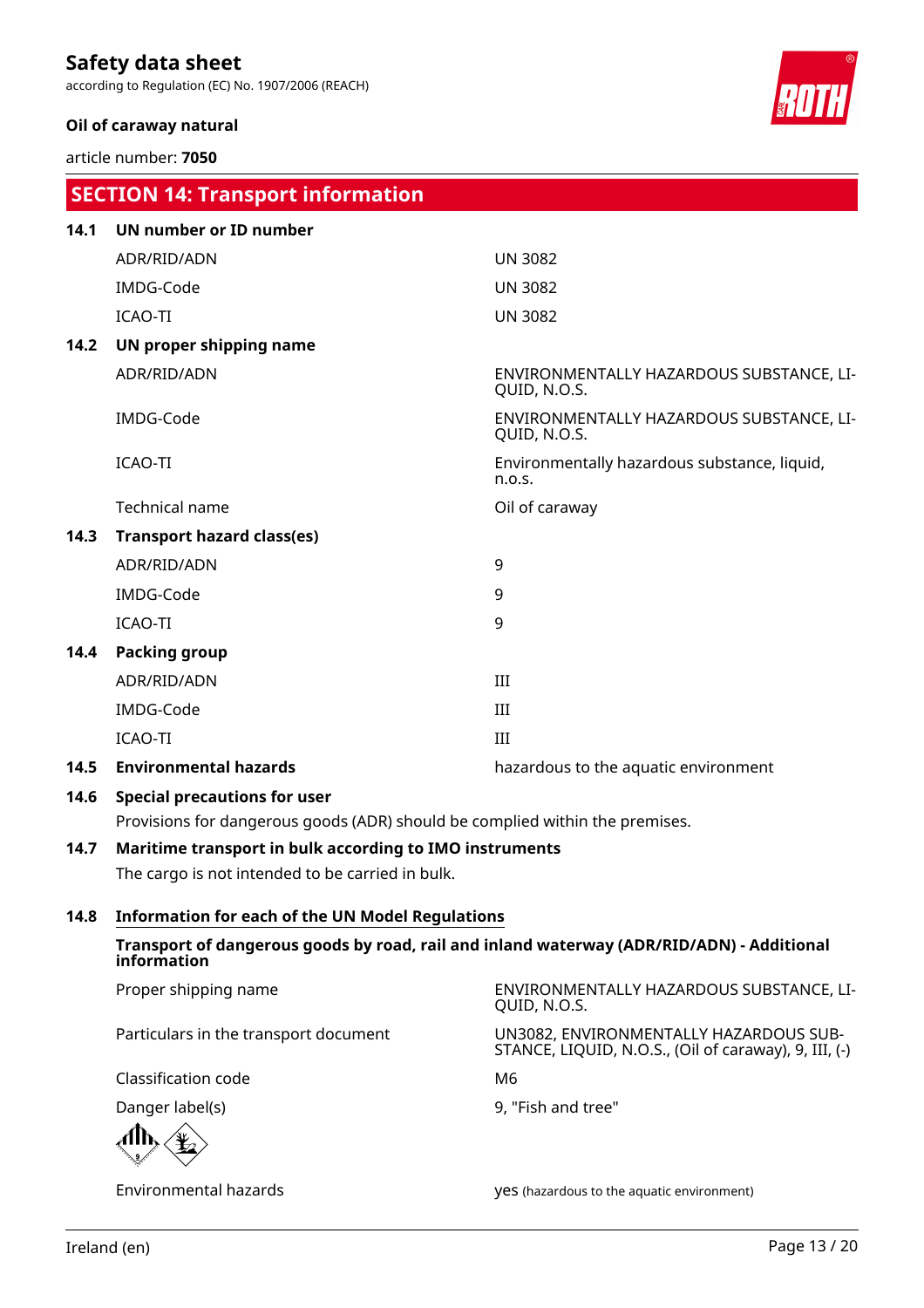according to Regulation (EC) No. 1907/2006 (REACH)

### **Oil of caraway natural**

article number: **7050**



| Special provisions (SP)                                                            | 274, 335, 375, 601                                                                                       |
|------------------------------------------------------------------------------------|----------------------------------------------------------------------------------------------------------|
| Excepted quantities (EQ)                                                           | E1                                                                                                       |
| Limited quantities (LQ)                                                            | 5L                                                                                                       |
| Transport category (TC)                                                            | 3                                                                                                        |
| Tunnel restriction code (TRC)                                                      |                                                                                                          |
| Hazard identification No                                                           | 90                                                                                                       |
| <b>International Maritime Dangerous Goods Code (IMDG) - Additional information</b> |                                                                                                          |
| Proper shipping name                                                               | ENVIRONMENTALLY HAZARDOUS SUBSTANCE, LI-<br>QUID, N.O.S.                                                 |
| Particulars in the shipper's declaration                                           | UN3082, ENVIRONMENTALLY HAZARDOUS SUB-<br>STANCE, LIQUID, N.O.S., (Oil of caraway), 9, III,<br>60°C c.c. |
| Marine pollutant                                                                   | yes (hazardous to the aquatic environment), (Oil of caraway)                                             |
| Danger label(s)                                                                    | 9, "Fish and tree"                                                                                       |
|                                                                                    |                                                                                                          |
| Special provisions (SP)                                                            | 274, 335, 969                                                                                            |
| Excepted quantities (EQ)                                                           | E1                                                                                                       |
| Limited quantities (LQ)                                                            | 5L                                                                                                       |
| EmS                                                                                | F-A, S-F                                                                                                 |
| Stowage category                                                                   | A                                                                                                        |
| International Civil Aviation Organization (ICAO-IATA/DGR) - Additional information |                                                                                                          |
| Proper shipping name                                                               | Environmentally hazardous substance, liquid,<br>n.o.s.                                                   |
| Particulars in the shipper's declaration                                           | UN3082, Environmentally hazardous substance,<br>liquid, n.o.s., (Oil of caraway), 9, III                 |
| Environmental hazards                                                              | yes (hazardous to the aquatic environment)                                                               |
| Danger label(s)                                                                    | 9, "Fish and tree"                                                                                       |
|                                                                                    |                                                                                                          |
| Special provisions (SP)                                                            | A97, A158, A197, A215                                                                                    |
| Excepted quantities (EQ)                                                           | E <sub>1</sub>                                                                                           |
| Limited quantities (LQ)                                                            | 30 kg                                                                                                    |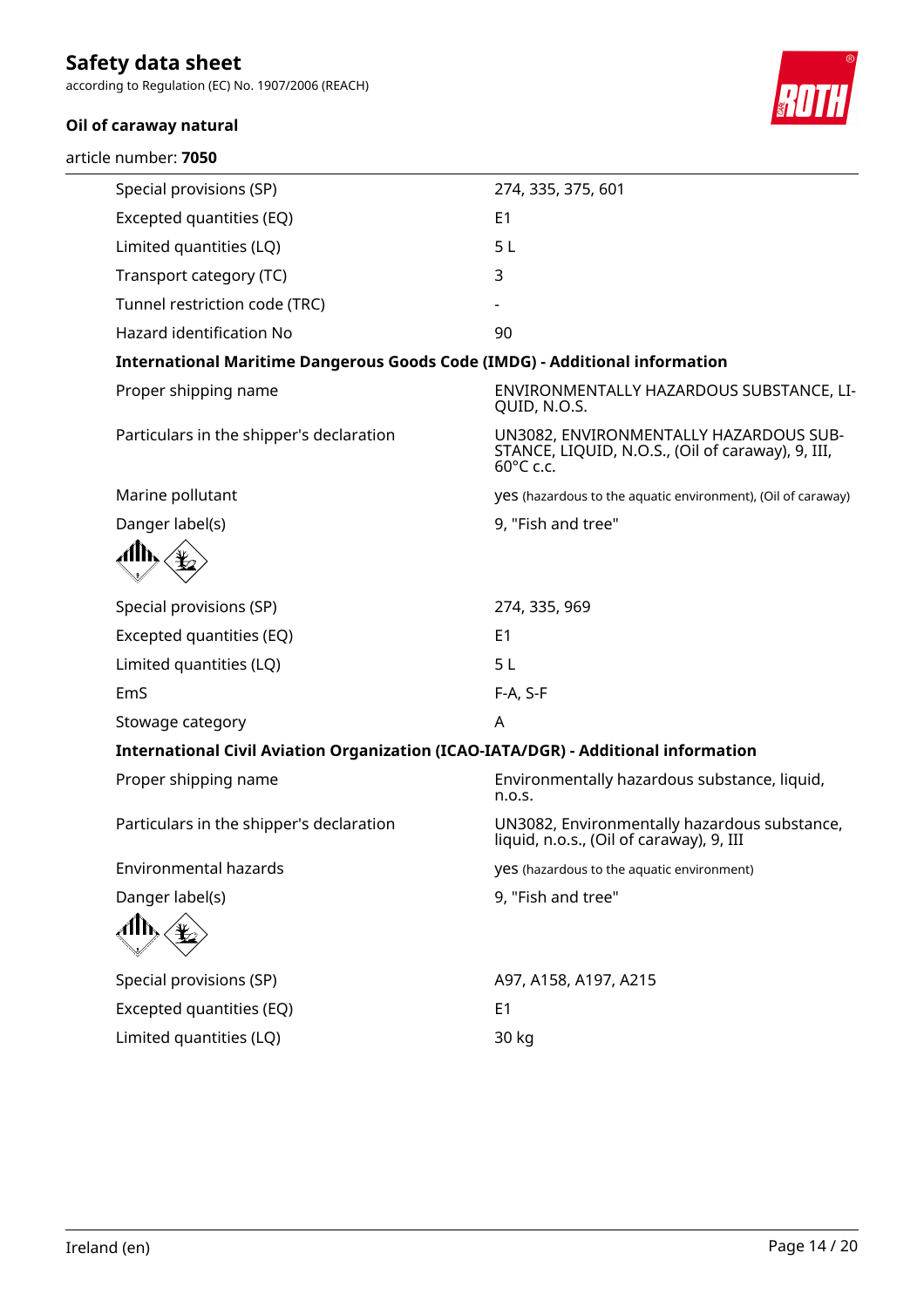according to Regulation (EC) No. 1907/2006 (REACH)

### **Oil of caraway natural**

article number: **7050**

## **SECTION 15: Regulatory information**

### **15.1 Safety, health and environmental regulations/legislation specific for the substance or mixture**

**Relevant provisions of the European Union (EU)**

**Restrictions according to REACH, Annex XVII**

| Dangerous substances with restrictions (REACH, Annex XVII) |                                                                                                          |               |                    |           |
|------------------------------------------------------------|----------------------------------------------------------------------------------------------------------|---------------|--------------------|-----------|
| Name of substance                                          | Name acc. to inventory                                                                                   | <b>CAS No</b> | <b>Restriction</b> | <b>No</b> |
| Oil of caraway                                             | this product meets the criteria for<br>classification in accordance with Req-<br>ulation No 1272/2008/EC |               | R <sub>3</sub>     |           |
| Oil of caraway                                             | flammable / pyrophoric                                                                                   |               | R40                | 40        |
| Oil of caraway                                             | substances in tattoo inks and perman-<br>ent make-up                                                     |               | R75                | 75        |

**Legend**

R3 1. Shall not be used in:

- ornamental articles intended to produce light or colour effects by means of different phases, for example in ornamental lamps and ashtrays,

- tricks and jokes,

- games for one or more participants, or any article intended to be used as such, even with ornamental aspects, 2. Articles not complying with paragraph 1 shall not be placed on the market.

3. Shall not be placed on the market if they contain a colouring agent, unless required for fiscal reasons, or perfume, or both, if they:

— can be used as fuel in decorative oil lamps for supply to the general public, and

— present an aspiration hazard and are labelled with H304.

4. Decorative oil lamps for supply to the general public shall not be placed on the market unless they conform to the European Standard on Decorative oil lamps (EN 14059) adopted by the European Committee for Standardisation (CEN).

5. Without prejudice to the implementation of other Union provisions relating to the classification, labelling and packaging of substances and mixtures, suppliers shall ensure, before the placing on the market, that the following requirements are met:

(a) lamp oils, labelled with H304, intended for supply to the general public are visibly, legibly and indelibly marked as follows: "Keep lamps filled with this liquid out of the reach of children"; and, by 1 December 2010, "Just a sip of lamp oil – or even sucking the wick of lamps – may lead to life-threatening lung damage";

(b) grill lighter fluids, labelled with H304, intended for supply to the general public are legibly and indelibly marked by 1 December 2010 as follows: 'Just a sip of grill lighter fluid may lead to life threatening lung damage'; (c) lamps oils and grill lighters, labelled with H304, intended for supply to the general public are packaged in black opaque containers not exceeding 1 litre by 1 December 2010.';

R40 1. Shall not be used, as substance or as mixtures in aerosol dispensers where these aerosol dispensers are intended for supply to the general public for entertainment and decorative purposes such as the following:

- metallic glitter intended mainly for decoration, - artificial snow and frost,

- 'whoopee' cushions,

- silly string aerosols,

- imitation excrement,

- horns for parties,

- decorative flakes and foams,

- artificial cobwebs,

- stink bombs.

2. Without prejudice to the application of other Community provisions on the classification, packaging and labelling of substances, suppliers shall ensure before the placing on the market that the packaging of aerosol dispensers referred to above is marked visibly, legibly and indelibly with:

'For professional users only'.

3. By way of derogation, paragraphs 1 and 2 shall not apply to the aerosol dispensers referred to Article 8 (1a) of Council Directive 75/324/EEC (2).

4. The aerosol dispensers referred to in paragraphs 1 and 2 shall not be placed on the market unless they conform to the requirements indicated.



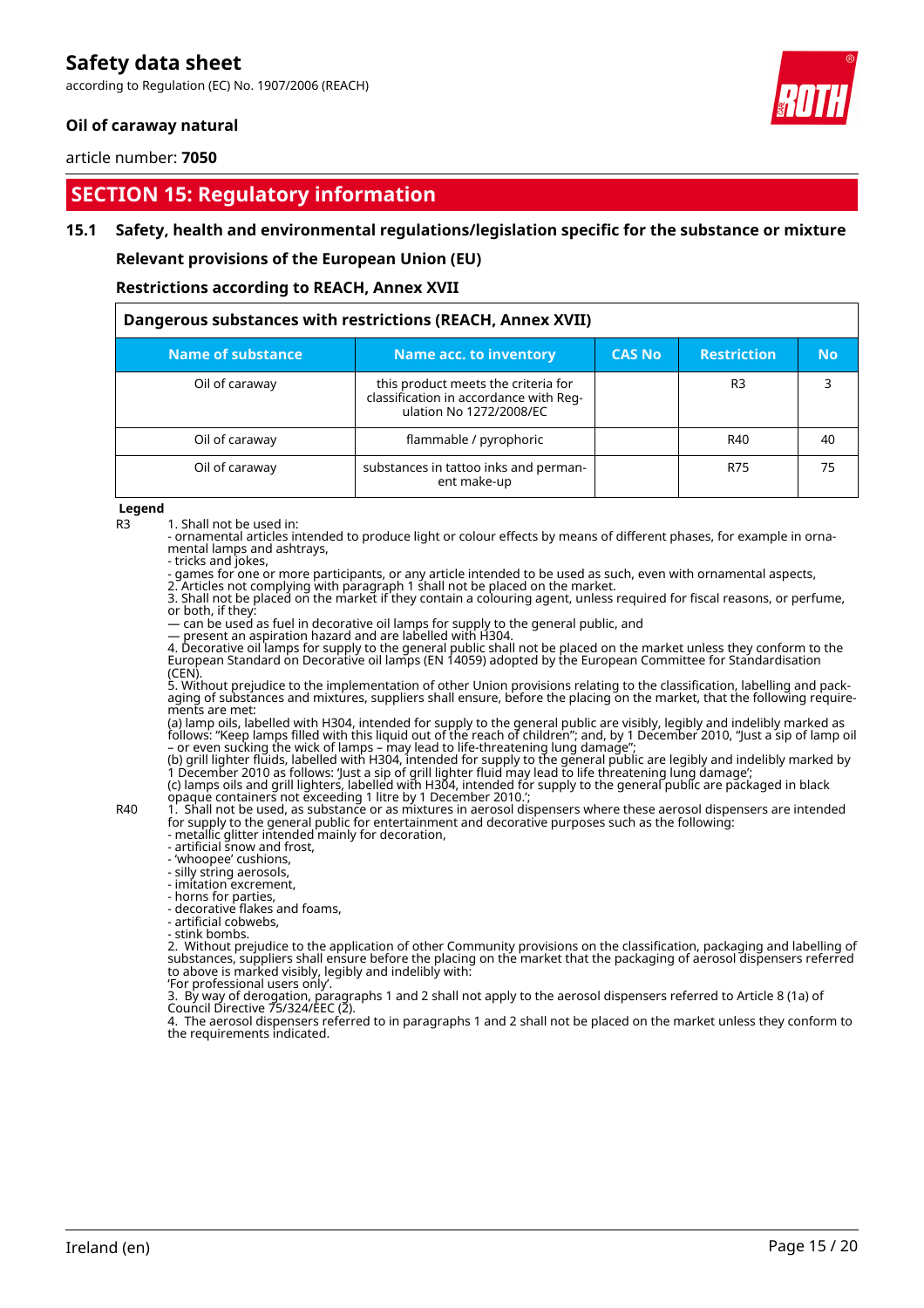according to Regulation (EC) No. 1907/2006 (REACH)

### **Oil of caraway natural**

#### article number: **7050**



#### **Legend** R75 1. Shall not be placed on the market in mixtures for use for tattooing purposes, and mixtures containing any such substances shall not be used for tattooing purposes, after 4 January 2022 if the substance or substances in question is or are present in the following circumstances: (a) in the case of a substance classified in Part 3 of Annex VI to Regulation (EC) No 1272/2008 as carcinogen category 1A, 1B or 2, or germ cell mutagen category 1A, 1B or 2, the substance is present in the mixture in a concentration equal to or greater than 0,00005 % by weight; (b) in the case of a substance classified in Part 3 of Annex VI to Regulation (EC) No 1272/2008 as reproductive toxicant category 1A, 1B or 2, the substance is present in the mixture in a concentration equal to or greater than 0,001 % by weight; (c) in the case of a substance classified in Part 3 of Annex VI to Regulation (EC) No 1272/2008 as skin sensitiser category 1, 1A or 1B, the substance is present in the mixture in a concentration equal to or greater than 0,001 % by weight; (d) in the case of a substance classified in Part 3 of Annex VI to Regulation (EC) No 1272/2008 as skin corrosive category 1, 1A, 1B or 1C or skin irritant category 2, or as serious eye damage category 1 or eye irritant category 2, the substance is present in the mixture in a concentration equal to or greater than: (i) 0,1 % by weight, if the substance is used solely as a pH regulator; (ii) 0,01 % by weight, in all other cases; (e) in the case of a substance listed in Annex II to Regulation (EC) No 1223/2009 (\*1), the substance is present in the mixture in a concentration equal to or greater than 0,00005 % by weight; (f) in the case of a substance for which a condition of one or more of the following kinds is specified in column g (Product type, Body parts) of the table in Annex IV to Regulation (EC) No 1223/2009, the substance is present in the mixture in a concentration equal to or greater than 0,00005 % by weight: (i) "Rinse-off products"; (ii) "Not to be used in products applied on mucous membranes"; (iii) "Not to be used in eye products"; (g) in the case of a substance for which a condition is specified in column h (Maximum concentration in ready for use preparation) or column i (Other) of the table in Annex IV to Regulation (EC) No 1223/2009, the substance is present in the mixture in a concentration, or in some other way, that does not accord with the condition specified in that column; (h) in the case of a substance listed in Appendix 13 to this Annex, the substance is present in the mixture in a concentration equal to or greater than the concentration limit specified for that substance in that Appendix. 2. For the purposes of this entry use of a mixture "for tattooing purposes" means injection or introduction of the mixture into a person's skin, mucous membrane or eyeball, by any process or procedure (including procedures commonly referred to as permanent make-up, cosmetic tattooing, micro-blading and micro-pigmentation), with the aim of making a mark or design on his or her body. 3. If a substance not listed in Appendix 13 falls within more than one of points (a) to (g) of paragraph 1, the strictest concentration limit laid down in the points in question shall apply to that substance. If a substance listed in Appendix 13 also falls within one or more of points (a) to (g) of paragraph 1, the concentration limit laid down in point (h) of paragraph 1 shall apply to that substance. 4. By way of derogation, paragraph 1 shall not apply to the following substances until 4 January 2023: (a) Pigment Blue 15:3 (CI 74160, EC No 205-685-1, CAS No 147-14-8); (b) Pigment Green 7 (CI 74260, EC No 215-524-7, CAS No 1328-53-6). 5. If Part 3 of Annex VI to Regulation (EC) No 1272/2008 is amended after 4 January 2021 to classify or re-classify a substance such that the substance then becomes caught by point (a), (b), (c) or (d) of paragraph 1 of this entry, or such that it then falls within a different one of those points from the one within which it fell previously, and the date of application of that new or revised classification is after the date referred to in paragraph 1 or, as the case may be, paragraph 4 of this entry, that amendment shall, for the purposes of applying this entry to that substance, be treated as taking effect on the date of application of that new or revised classification. 6. If Annex II or Annex IV to Regulation (EC) No 1223/2009 is amended after 4 January 2021 to list or change the listing of a substance such that the substance then becomes caught by point (e), (f) or (g) of paragraph 1 of this entry, or such that it then falls within a different one of those points from the one within which it fell previously, and the amendment takes effect after the date referred to in paragraph 1 or, as the case may be, paragraph 4 of this entry, that amendment shall, for the purposes of applying this entry to that substance, be treated as taking effect from the date falling 18 months after entry into force of the act by which that amendment was made. 7. Suppliers placing a mixture on the market for use for tattooing purposes shall ensure that, after 4 January 2022, the mixture is marked with the following information: (a) the statement "Mixture for use in tattoos or permanent make-up"; (b) a reference number to uniquely identify the batch; (c) the list of ingredients in accordance with the nomenclature established in the glossary of common ingredient names pursuant to Article 33 of Regulation (EC) No 1223/2009, or in the absence of a common ingredient name, the IUPAC name. In the absence of a common ingredient name or IUPAC name, the CAS and EC number. Ingredients shall be listed in descending order by weight or volume of the ingredients at the time of formulation. "Ingredient" means any substance added during the process of formulation and present in the mixture for use for tattooing purposes. Impurities shall not be regarded as ingredients. If the name of a substance, used as ingredient within the meaning of this entry, is already required to be stated on the label in accordance with Regulation (EC) No 1272/2008, that ingredient does not need to be marked in accordance with this Regulation; (d) the additional statement "pH regulator" for substances falling under point (d)(i) of paragraph 1; (e) the statement "Contains nickel. Can cause allergic reactions." if the mixture contains nickel below the concentration limit specified in Appendix 13; (f) the statement "Contains chromium (VI). Can cause allergic reactions." if the mixture contains chromium (VI) below the concentration limit specified in Appendix 13; (g) safety instructions for use insofar as they are not already required to be stated on the label by Regulation (EC) No 1272/2008. The information shall be clearly visible, easily legible and marked in a way that is indelible.<br>The information shall be written in the official language(s) of the Member State(s) where the mixture is placed on the<br>market, Where necessary because of the size of the package, the information listed in the first subparagraph, except for point (a), shall be included instead in the instructions for use. Before using a mixture for tattooing purposes, the person using the mixture shall provide the person undergoing the procedure with the information marked on the package or included in the instructions for use pursuant to this para-

graph. 8. Mixtures that do not contain the statement "Mixture for use in tattoos or permanent make-up" shall not be used for tattooing purposes.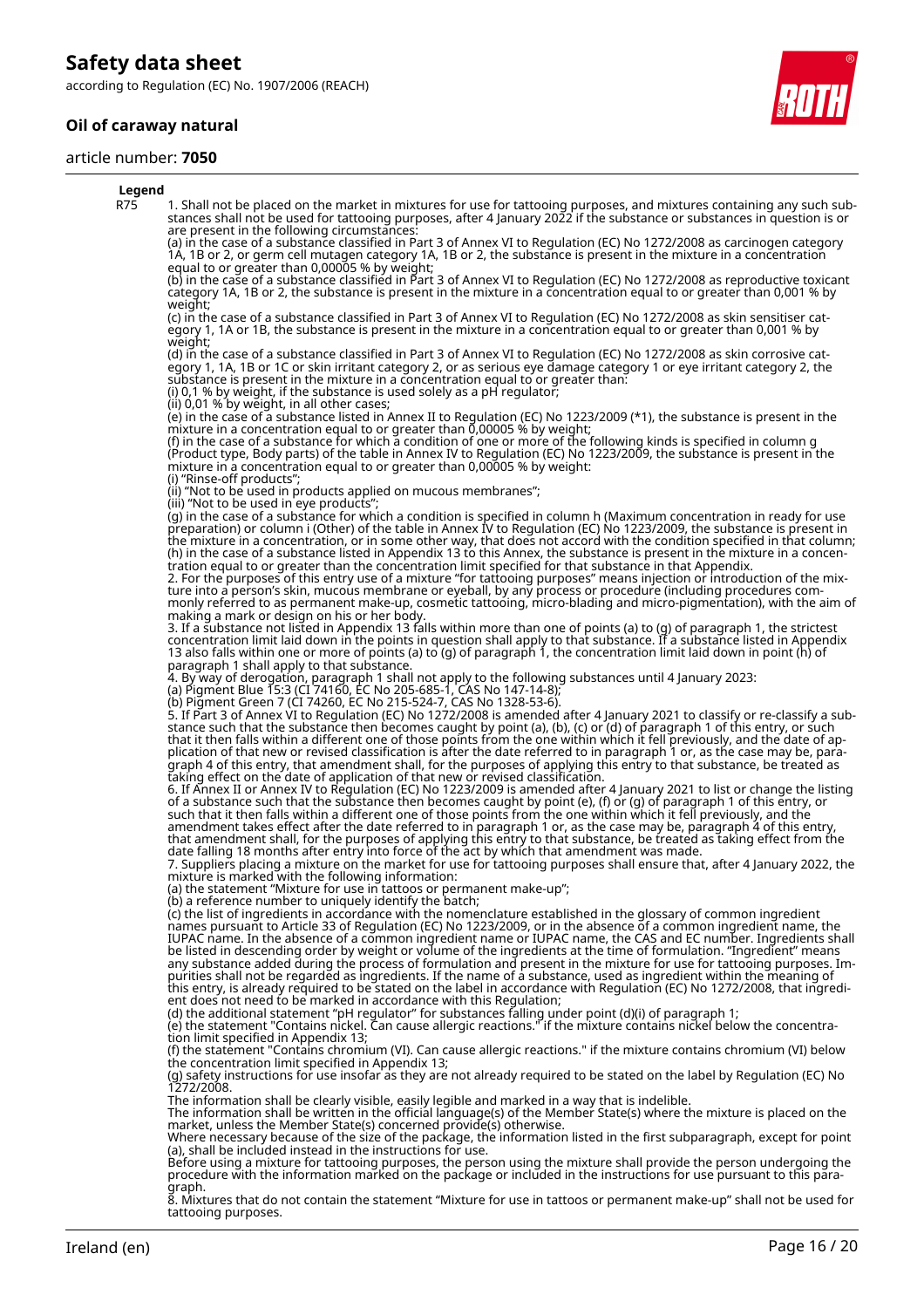according to Regulation (EC) No. 1907/2006 (REACH)

### **Oil of caraway natural**

#### article number: **7050**

#### **Legend**

9. This entry does not apply to substances that are gases at temperature of 20 °C and pressure of 101,3 kPa, or generate a vapour pressure of more than 300 kPa at temperature of 50 °C, with the exception of formaldehyde (CAS No 50- 00-0, EC No 200-001-8).

10. This entry does not apply to the placing on the market of a mixture for use for tattooing purposes, or to the use of a mixture for tattooing purposes, when placed on the market exclusively as a medical device or an accessory to a medical device, within the meaning of Regulation (EU) 2017/745, or when used exclusively as a medical device or an accessory to a medical device, within the same meaning. Where the placing on the market or use may not be exclusively as a medical device or an accessory to a medical device, the requirements of Regulation (EU) 2017/745 and of this Regulation shall apply cumulatively.

### **List of substances subject to authorisation (REACH, Annex XIV)/SVHC - candidate list**

Not listed.

#### **Seveso Directive**

| 2012/18/EU (Seveso III) |                                                                           |                                                                                            |     |              |
|-------------------------|---------------------------------------------------------------------------|--------------------------------------------------------------------------------------------|-----|--------------|
| <b>No</b>               | Dangerous substance/hazard categories                                     | Qualifying quantity (tonnes) for the application of lower and upper-tier re-<br>quirements |     | <b>Notes</b> |
| E <sub>1</sub>          | environmental hazards (hazardous to the aquatic en-<br>vironment, cat. 1) | 100                                                                                        | 200 | 56)          |

**Notation**

56) Hazardous to the Aquatic Environment in category Acute 1 or Chronic 1

### **Deco-Paint Directive**

| <b>VOC content</b> | 100 %<br>9109/ |
|--------------------|----------------|
|                    |                |

#### **Industrial Emissions Directive (IED)**

| VOC content | 100 % |
|-------------|-------|
| VOC content | 9109/ |

### **Directive on the restriction of the use of certain hazardous substances in electrical and electronic equipment (RoHS)**

not listed

### **Regulation concerning the establishment of a European Pollutant Release and Transfer Register (PRTR)**

not listed

#### **Water Framework Directive (WFD)**

not listed

### **Regulation on the marketing and use of explosives precursors**

not listed

### **Regulation on drug precursors**

not listed

### **Regulation on substances that deplete the ozone layer (ODS)**

not listed

### **Regulation concerning the export and import of hazardous chemicals (PIC)**

not listed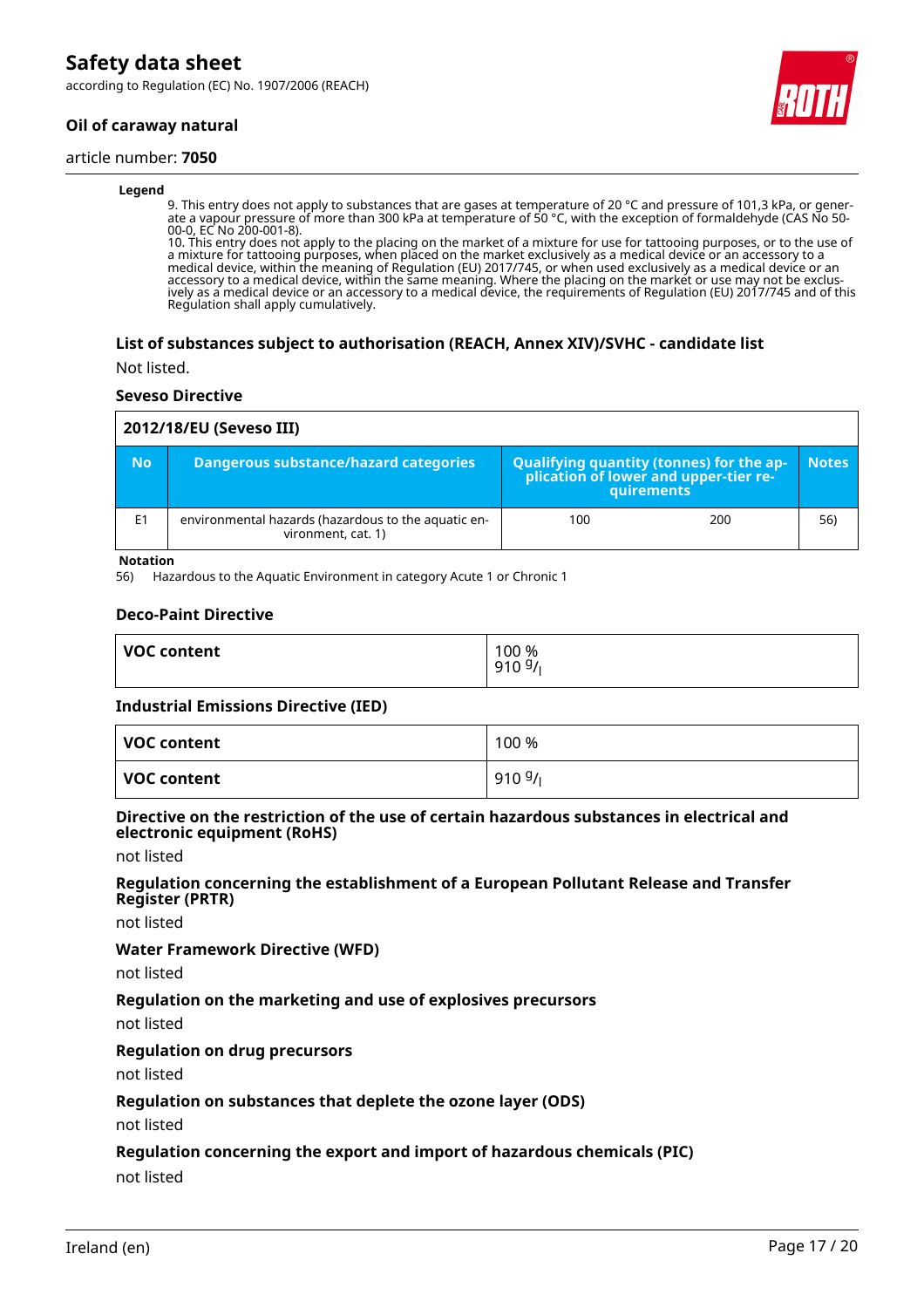according to Regulation (EC) No. 1907/2006 (REACH)



### **Oil of caraway natural**

article number: **7050**

### **Regulation on persistent organic pollutants (POP)**

### not listed

### **National inventories**

| <b>Country</b>              | <b>Inventory</b> | <b>Status</b>       |
|-----------------------------|------------------|---------------------|
| AU                          | <b>AICS</b>      | substance is listed |
| CA                          | <b>DSL</b>       | substance is listed |
| <b>CN</b>                   | <b>IECSC</b>     | substance is listed |
| <b>KR</b>                   | <b>KECI</b>      | substance is listed |
| <b>NZ</b>                   | <b>NZIOC</b>     | substance is listed |
| <b>PH</b>                   | <b>PICCS</b>     | substance is listed |
| <b>TW</b>                   | <b>TCSI</b>      | substance is listed |
| US.                         | <b>TSCA</b>      | substance is listed |
| $\sim$ $\sim$ $\sim$ $\sim$ |                  |                     |

**Legend**

| <b>Legena</b> |                                                                         |
|---------------|-------------------------------------------------------------------------|
| AICS          | Australian Inventory of Chemical Substances                             |
| DSL           | Domestic Substances List (DSL)                                          |
| IECSC         | Inventory of Existing Chemical Substances Produced or Imported in China |
| KECI          | Korea Existing Chemicals Inventory                                      |
| NZIoC         | New Zealand Inventory of Chemicals                                      |
| PICCS         | Philippine Inventory of Chemicals and Chemical Substances (PICCS)       |
| TCSI          | Taiwan Chemical Substance Inventory                                     |
| TSCA          | Toxic Substance Control Act                                             |
|               |                                                                         |

### **15.2 Chemical Safety Assessment**

No Chemical Safety Assessment has been carried out for this substance.

# **SECTION 16: Other information**

### **Abbreviations and acronyms**

| Abbr.                | <b>Descriptions of used abbreviations</b>                                                                                                                                                                                       |
|----------------------|---------------------------------------------------------------------------------------------------------------------------------------------------------------------------------------------------------------------------------|
| <b>ADN</b>           | Accord européen relatif au transport international des marchandises dangereuses par voies de naviga-<br>tion intérieures (European Agreement concerning the International Carriage of Dangerous Goods by In-<br>land Waterways) |
| <b>ADR</b>           | Accord relatif au transport international des marchandises dangereuses par route (Agreement concern-<br>ing the International Carriage of Dangerous Goods by Road)                                                              |
| ADR/RID/ADN          | Agreements concerning the International Carriage of Dangerous Goods by Road/Rail/Inland Waterways<br>(ADR/RID/ADN)                                                                                                              |
| <b>Aquatic Acute</b> | Hazardous to the aquatic environment - acute hazard                                                                                                                                                                             |
| Aquatic Chronic      | Hazardous to the aquatic environment - chronic hazard                                                                                                                                                                           |
| Asp. Tox.            | Aspiration hazard                                                                                                                                                                                                               |
| <b>ATE</b>           | <b>Acute Toxicity Estimate</b>                                                                                                                                                                                                  |
| <b>BCF</b>           | Bioconcentration factor                                                                                                                                                                                                         |
| <b>BOD</b>           | Biochemical Oxygen Demand                                                                                                                                                                                                       |
| CAS                  | Chemical Abstracts Service (service that maintains the most comprehensive list of chemical substances)                                                                                                                          |
| <b>CLP</b>           | Regulation (EC) No 1272/2008 on classification, labelling and packaging of substances and mixtures                                                                                                                              |
| COD                  | Chemical oxygen demand                                                                                                                                                                                                          |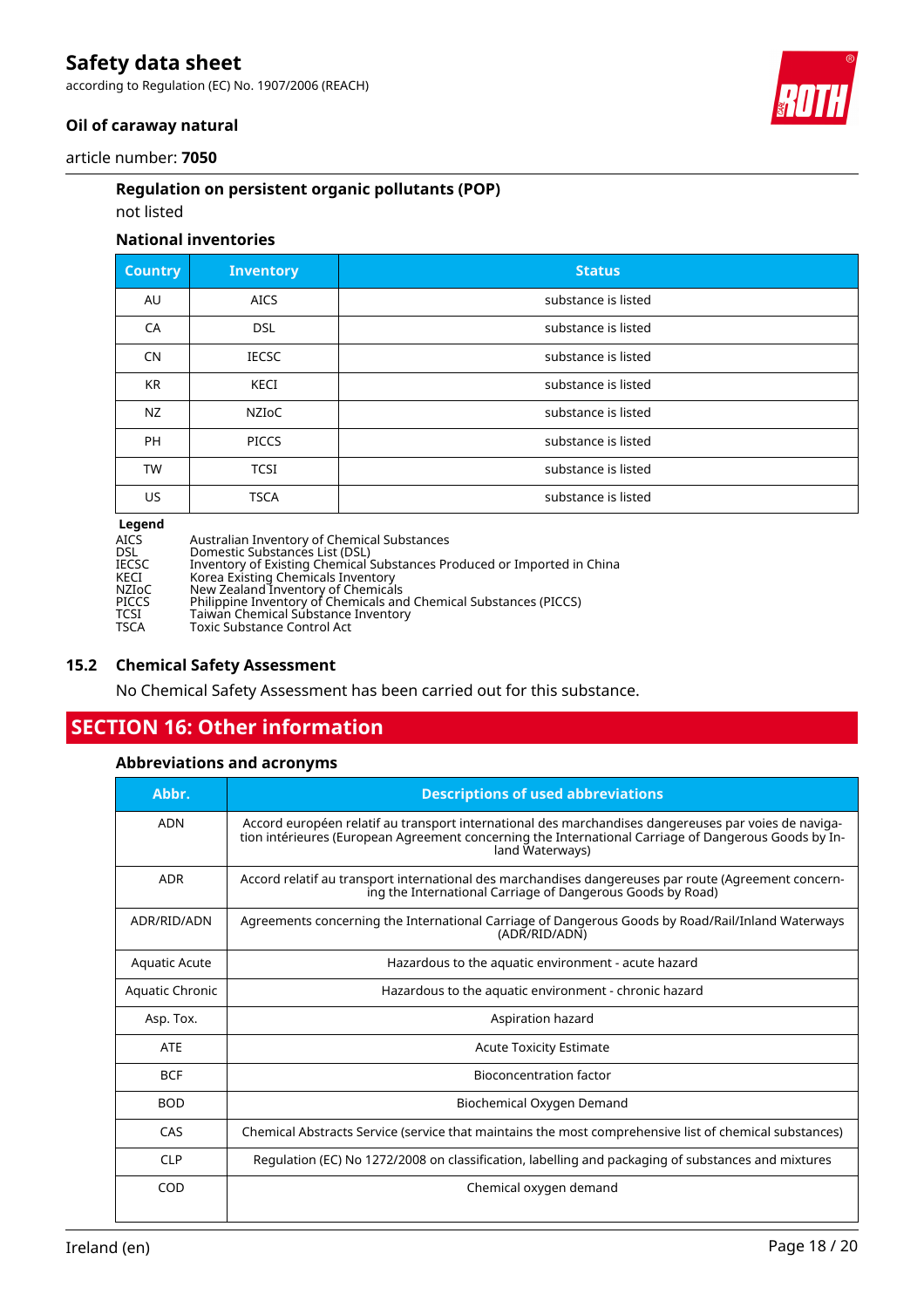according to Regulation (EC) No. 1907/2006 (REACH)



### **Oil of caraway natural**

article number: **7050**

| Abbr.         | <b>Descriptions of used abbreviations</b>                                                                                                                                              |
|---------------|----------------------------------------------------------------------------------------------------------------------------------------------------------------------------------------|
| <b>DGR</b>    | Dangerous Goods Regulations (see IATA/DGR)                                                                                                                                             |
| <b>DNEL</b>   | Derived No-Effect Level                                                                                                                                                                |
| <b>EC50</b>   | Effective Concentration 50 %. The EC50 corresponds to the concentration of a tested substance causing<br>50 % changes in response (e.g. on growth) during a specified time interval    |
| EC No         | The EC Inventory (EINECS, ELINCS and the NLP-list) is the source for the seven-digit EC number, an identi-<br>fier of substances commercially available within the EU (European Union) |
| <b>EINECS</b> | European Inventory of Existing Commercial Chemical Substances                                                                                                                          |
| <b>ELINCS</b> | European List of Notified Chemical Substances                                                                                                                                          |
| EmS           | <b>Emergency Schedule</b>                                                                                                                                                              |
| ErC50         | ≡ EC50: in this method, that concentration of test substance which results in a 50 % reduction in either<br>growth (EbC50) or growth rate (ErC50) relative to the control              |
| Eye Dam.      | Seriously damaging to the eye                                                                                                                                                          |
| Eye Irrit.    | Irritant to the eye                                                                                                                                                                    |
| Flam. Liq.    | Flammable liquid                                                                                                                                                                       |
| <b>GHS</b>    | "Globally Harmonized System of Classification and Labelling of Chemicals" developed by the United Na-<br>tions                                                                         |
| <b>IATA</b>   | International Air Transport Association                                                                                                                                                |
| IATA/DGR      | Dangerous Goods Regulations (DGR) for the air transport (IATA)                                                                                                                         |
| <b>ICAO</b>   | International Civil Aviation Organization                                                                                                                                              |
| ICAO-TI       | Technical instructions for the safe transport of dangerous goods by air                                                                                                                |
| <b>IMDG</b>   | International Maritime Dangerous Goods Code                                                                                                                                            |
| IMDG-Code     | International Maritime Dangerous Goods Code                                                                                                                                            |
| index No      | The Index number is the identification code given to the substance in Part 3 of Annex VI to Regulation<br>(EC) No 1272/2008                                                            |
| <b>LC50</b>   | Lethal Concentration 50%: the LC50 corresponds to the concentration of a tested substance causing 50 %<br>lethality during a specified time interval                                   |
| LD50          | Lethal Dose 50 %: the LD50 corresponds to the dose of a tested substance causing 50 % lethality during a<br>specified time interval                                                    |
| log KOW       | n-Octanol/water                                                                                                                                                                        |
| <b>NLP</b>    | No-Longer Polymer                                                                                                                                                                      |
| PBT           | Persistent, Bioaccumulative and Toxic                                                                                                                                                  |
| <b>PNEC</b>   | <b>Predicted No-Effect Concentration</b>                                                                                                                                               |
| REACH         | Registration, Evaluation, Authorisation and Restriction of Chemicals                                                                                                                   |
| <b>RID</b>    | Règlement concernant le transport International ferroviaire des marchandises Dangereuses (Regula-<br>tions concerning the International carriage of Dangerous goods by Rail)           |
| Skin Corr.    | Corrosive to skin                                                                                                                                                                      |
| Skin Irrit.   | Irritant to skin                                                                                                                                                                       |
| Skin Sens.    | Skin sensitisation                                                                                                                                                                     |
| <b>SVHC</b>   | Substance of Very High Concern                                                                                                                                                         |